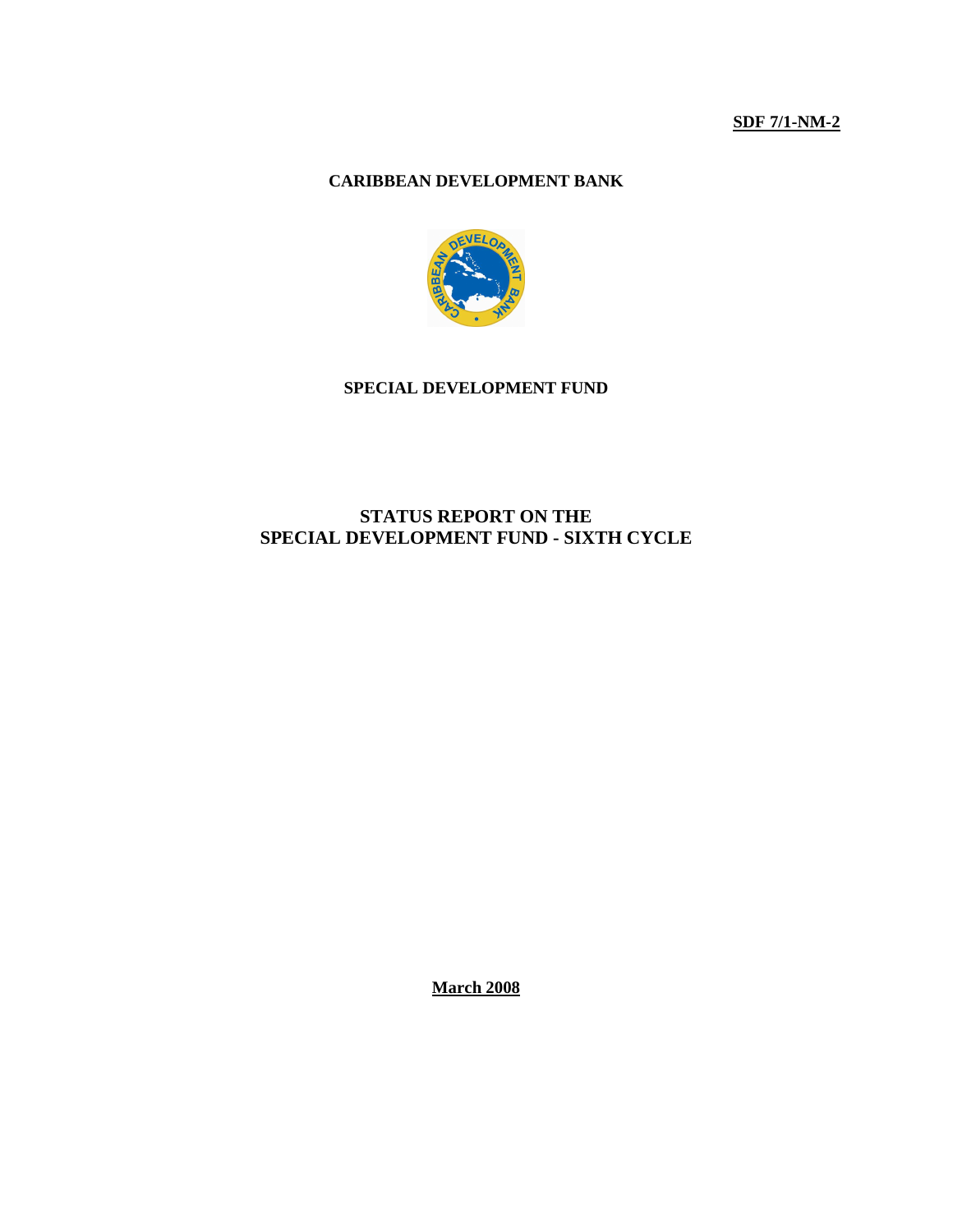# **ABBREVIATIONS**

| <b>BMCs</b><br><b>BNTF</b><br><b>CARICOM</b><br><b>CCRIF</b><br><b>CGCED</b><br><b>CSO</b><br><b>CIDA</b><br><b>CPA</b><br><b>CTCS</b> | <b>Borrowing Member Countries</b><br><b>Basic Needs Trust Fund</b><br>Caribbean Community<br>Caribbean Catastrophic Risk Insurance Facility<br>Caribbean Group for Coordination for Economic Development<br>Civil Society Organisation<br>Canadian International Development Agency<br><b>Country Poverty Assessment</b><br>Caribbean Technological Consulting Services Network |
|----------------------------------------------------------------------------------------------------------------------------------------|---------------------------------------------------------------------------------------------------------------------------------------------------------------------------------------------------------------------------------------------------------------------------------------------------------------------------------------------------------------------------------|
| <b>CSME</b>                                                                                                                            | Caribbean Single Market and Economy                                                                                                                                                                                                                                                                                                                                             |
| CSPs                                                                                                                                   | <b>Country Strategy Papers</b>                                                                                                                                                                                                                                                                                                                                                  |
| <b>DFID</b>                                                                                                                            | Department for International Development of the United Kingdom                                                                                                                                                                                                                                                                                                                  |
| EC                                                                                                                                     | European Commission                                                                                                                                                                                                                                                                                                                                                             |
| <b>EPA</b>                                                                                                                             | Economic Partnership Agreement with the European Union                                                                                                                                                                                                                                                                                                                          |
| <b>HRD</b>                                                                                                                             | Human Resource Development                                                                                                                                                                                                                                                                                                                                                      |
| <b>IDB</b>                                                                                                                             | <b>Inter-American Development Bank</b>                                                                                                                                                                                                                                                                                                                                          |
| <b>MDB</b>                                                                                                                             | Multilateral Development Bank                                                                                                                                                                                                                                                                                                                                                   |
| <b>MDGs</b>                                                                                                                            | Millennium Development Goals                                                                                                                                                                                                                                                                                                                                                    |
| <b>MfDR</b>                                                                                                                            | <b>Managing for Development Results</b>                                                                                                                                                                                                                                                                                                                                         |
| <b>MFIs</b>                                                                                                                            | Micro-finance Institutions                                                                                                                                                                                                                                                                                                                                                      |
| <b>NDRM</b>                                                                                                                            | Natural Disaster Risk Management                                                                                                                                                                                                                                                                                                                                                |
| <b>NPRS</b>                                                                                                                            | <b>National Poverty Reduction Strategy</b>                                                                                                                                                                                                                                                                                                                                      |
| <b>OECS</b>                                                                                                                            | Organisation of Eastern Caribbean States                                                                                                                                                                                                                                                                                                                                        |
| <b>PBL</b>                                                                                                                             | Policy-Based Lending                                                                                                                                                                                                                                                                                                                                                            |
| <b>PPES</b>                                                                                                                            | Project Performance Evaluation System                                                                                                                                                                                                                                                                                                                                           |
| <b>PPMS</b>                                                                                                                            | Project Portfolio Management System                                                                                                                                                                                                                                                                                                                                             |
| <b>PRODEV</b>                                                                                                                          | Programme for Development Effectiveness in Managing for Development Results                                                                                                                                                                                                                                                                                                     |
| <b>PRS</b>                                                                                                                             | <b>Poverty Reduction Strategy</b>                                                                                                                                                                                                                                                                                                                                               |
| <b>RAS</b>                                                                                                                             | <b>Resource Allocation Strategy for SDF</b>                                                                                                                                                                                                                                                                                                                                     |
| <b>RPG</b>                                                                                                                             | <b>Regional Public Goods</b>                                                                                                                                                                                                                                                                                                                                                    |
| <b>SDF</b>                                                                                                                             | Special Development Fund (Unified) of the CDB                                                                                                                                                                                                                                                                                                                                   |
| SDF <sub>5</sub>                                                                                                                       | Special Development Fund (Fifth Cycle)                                                                                                                                                                                                                                                                                                                                          |
| SDF <sub>6</sub>                                                                                                                       | Special Development Fund (Sixth Cycle)                                                                                                                                                                                                                                                                                                                                          |
| SDF <sub>7</sub>                                                                                                                       | Special Development Fund (Seventh Cycle)                                                                                                                                                                                                                                                                                                                                        |
| <b>SMEs</b>                                                                                                                            | Small and Medium-Size Enterprises                                                                                                                                                                                                                                                                                                                                               |
| TA                                                                                                                                     | <b>Technical Assistance</b>                                                                                                                                                                                                                                                                                                                                                     |
| <b>WB</b>                                                                                                                              | World Bank                                                                                                                                                                                                                                                                                                                                                                      |

\$ United States Dollar (unless otherwise specified)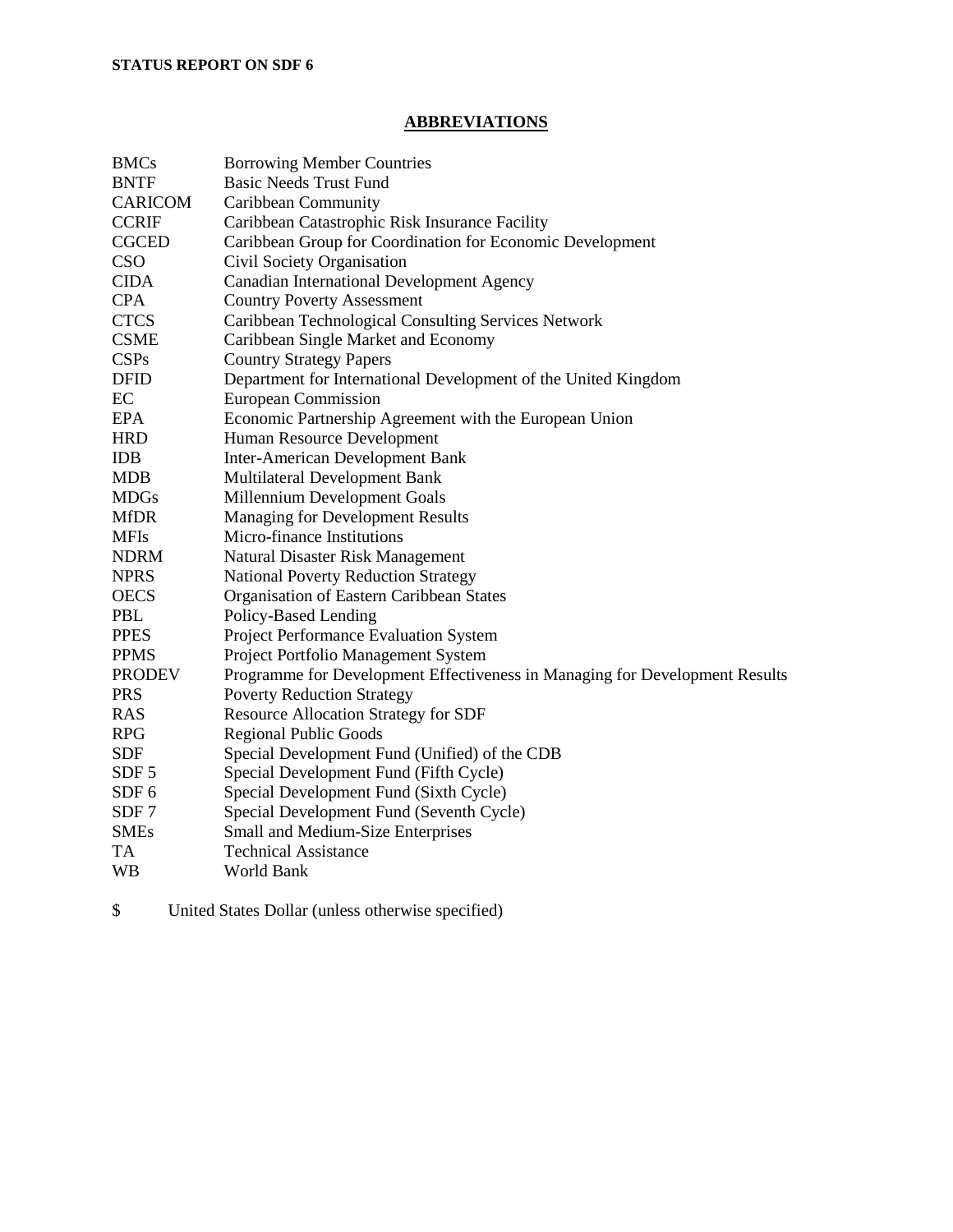# **TABLE OF CONTENTS**

- 1. INTRODUCTION
- 2. OVERVIEW OF SDF 6 RESOURCES AND OPERATIONS
- 3. SDF 6 ACTION PLAN: CURRENT STATUS
- 4. PLANNED MILESTONES FOR 2008
- 5. MONITORING AND REPORTING ON RESULTS
- 6. PROJECT OBJECTIVES AND INTENDED OUTCOMES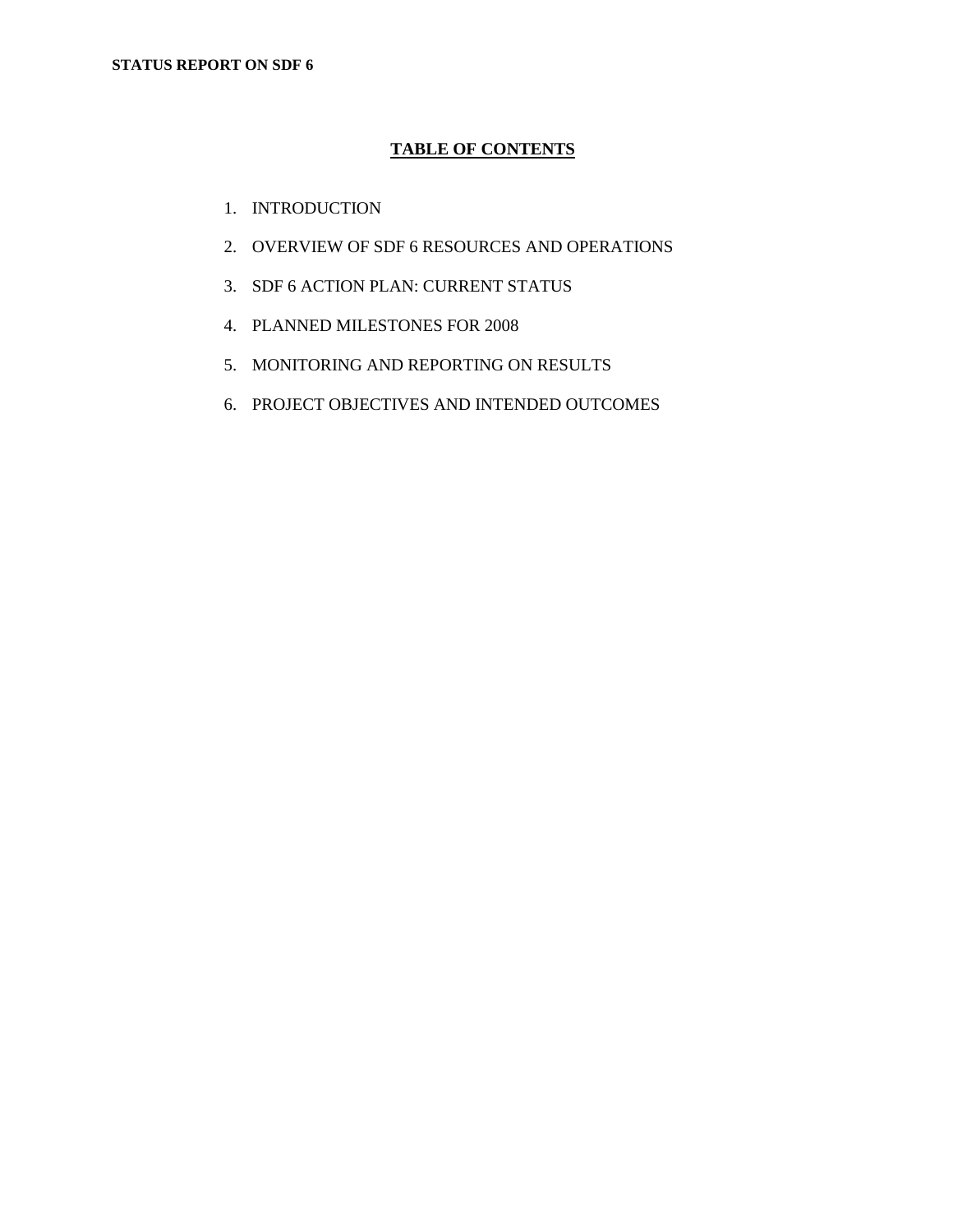# **1. INTRODUCTION**

1.01 At the Preparatory Meeting for the Special Development Fund – Seventh Cycle (SDF 7) held on December 9, 2007, Contributors indicated their desire to further examine progress on the Special Development Fund (SDF 6) before proceeding to address issues related to SDF 7. The present paper is intended to provide part of the basis for such examination, together with other papers submitted for the First Formal Negotiation Meeting for the Replenishment of the Unified Special Development Fund [SDF (U)]. These include progress reports on the Poverty Reduction Strategy; the Mid-Term Evaluation of the Basic Needs Trust Fund (BNTF) 5; the Corporate Human Resources Report; and a Status Report on the Caribbean Development Bank's (CDB) efforts at institutional strengthening.

1.02 The paper briefly updates some of the information and analysis in the Mid-Term Review, including SDF 6 resources and operations, the current status of the SDF 6 Action Plan, and monitoring and reporting on results. It also includes sections on planned milestones for 2008 (the "SDF 6 second-half Action Plan") and on expected outcomes of SDF 6 projects to date, as requested by Contributors at the SDF 7 Preparatory Meeting.

## **2. OVERVIEW OF SDF 6 RESOURCES AND OPERATIONS**

## **SDF 6 Resources and Programme Levels**

2.01 In the SDF 6 Agreement,<sup> $1/1$ </sup> Contributors supported a target programme level for SDF 6 of \$257.5 million (mn), with pledged contributions at just over \$158 mn, a carryover of \$5 mn, \$68.5 mn for projected net income and reflows, and a structural gap of \$25.9 mn. The base funding and minimum programming level, therefore, was projected as just over \$231.6 mn, as shown in Table 1.

|                                     | וטטט עכטו                                                              |                               |
|-------------------------------------|------------------------------------------------------------------------|-------------------------------|
|                                     | <b>Approved</b><br><b>Programme Levels</b><br>and Funding <sup>†</sup> | as of<br>December 31,<br>2007 |
| Commitment level as of January 2005 | 5,000                                                                  | 5,000                         |
| Expected net income                 | 8,700                                                                  | 15,000                        |
| Projected Reflows                   | 59,800                                                                 | 61,800                        |
| Pledged new contributions           | 158,068 <sup>‡</sup>                                                   | 156,700                       |
| <b>Base funding level</b>           | 231,569                                                                | 238,500                       |
| Structural Gap                      | 25,932                                                                 | 19,000                        |
| <b>Overall funding level</b>        | 257,500                                                                | 257,500                       |

#### **TABLE 1: SDF 6 RESOURCES (USD '000)**

† *Report of Contributors on SDF 6*, page 18, Box 5.

‡ Including negotiated contributions for two expected new members.

2.02 As of December 31, 2007, the base funding level had increased to \$238.5 mn, reflecting an increase in projected net income and reflows, and the net change in pledged contributions. The increase in projected net income reflected a combination of increased interest income from accelerated payments and early encashment of demand notes for some members, which had been a part of the agreed effort to reduce the structural gap, and higher market yields than had originally been projected.

2.03 Contributions from various groups of Contributors are shown in Table 2 for SDF 4, 5 and 6 as of the end of December 2007. The overall increase for SDF 6 reflects both increases by many Contributors over SDF 5 and the return of Germany as a Contributor.

<sup>&</sup>lt;u>.</u> <sup>1/</sup> *Report of Contributors on SDF 6*, Section 6, October 2005.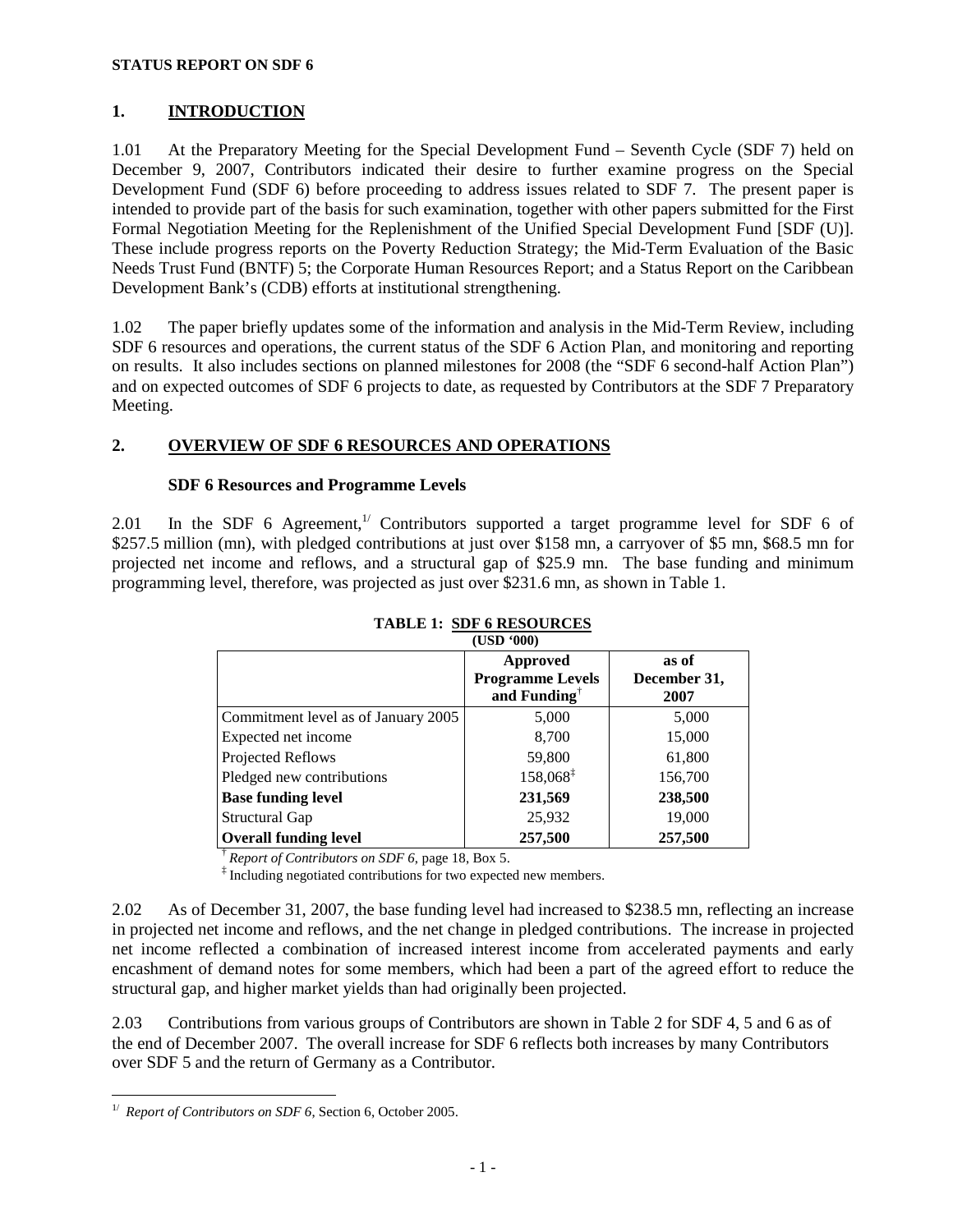|                        | SDF $4^{2/}$ |               |        | SDF <sub>5</sub>         | SDF <sub>6</sub> |               |
|------------------------|--------------|---------------|--------|--------------------------|------------------|---------------|
|                        | \$.000       | $\frac{6}{9}$ | \$.000 | $\frac{6}{9}$            | \$,000           | $\frac{6}{9}$ |
| <b>BMCs</b>            | 19,580       | 15.7          | 25,390 | 27.4                     | 36,149           | 23.1          |
| Other Regional Members | 9.000        | 7.2           | 9,600  | 10.4                     | 10.200           | 6.5           |
| Non-regional Members   | 89,780       | 72.0          | 57,545 | 62.2                     | 110,373          | 70.4          |
| Non-members            | 6.300        | 5.1           |        | $\overline{\phantom{a}}$ | -                |               |
| <b>Totals</b>          | 124,660      | 100.0         | 92,535 | 100.0                    | 156,722          | 100.0         |

#### **TABLE 2: CONTRIBUTIONS TO SDF 4 AND SDF 5 AND CURRENTLY PLEDGED TO SDF 6**

2.04 Contributors also agreed to allocations or "set asides" within the total programming level, with a reassessment of these allocations to be undertaken as programming evolved over the SDF 6 cycle. The programme allocations for SDF 6 are shown in Table 3, including \$32 mn for BNTF (other than Haiti), \$120.5 mn for regular country lending for BMCs other than Haiti, \$45 mn for special lending for natural disaster mitigation and rehabilitation and/or BMCs in fiscal distress, and a total of \$27 mn for Haiti (initially allocated in three categories).

| <b>TABLE 3: PROGRAMME ALLOCATIONS FOR SDF 5 AND SDF 6</b> |  |
|-----------------------------------------------------------|--|
|                                                           |  |

|                                                                                        |                  | (USD *000)                                   |                                           |                                       |                |
|----------------------------------------------------------------------------------------|------------------|----------------------------------------------|-------------------------------------------|---------------------------------------|----------------|
| <b>Programme Planning Allocations</b>                                                  | SDF <sub>5</sub> | SDF <sub>6</sub><br>Indicative<br>allocation | <b>Approvals Jan</b><br>2005-Mar<br>2008' | <b>Total projected</b><br>to Dec 2008 | <b>Revised</b> |
| Set Asides for:                                                                        |                  |                                              |                                           |                                       |                |
| BNTF (grant funding)                                                                   | 32,000           | 32,000                                       |                                           | 32,000                                | 32,000         |
| Haiti (grant funding)                                                                  |                  | $19,000^{1/}$                                | 14,000                                    | 23,000                                | 23,000         |
| TA (grant funding):                                                                    | 15,000           | $18,000^{2/}$                                | 12,324                                    | 16,778                                | 18,000         |
| Project training                                                                       |                  | 2,000                                        | 2,000                                     | 2,000                                 | 2,000          |
| BMC capacity-building TA<br>[including for Managing for<br>Development Results (MfDR)] | 12,400           | 10,000                                       | 7,347                                     | 9,972                                 | 10,000         |
| TA Haiti                                                                               |                  | 2,000                                        | 1,171                                     | 2,000                                 | 2,000          |
| <b>CTCS</b>                                                                            | 2,600            | 4,000                                        | 1,806                                     | 2,806                                 | 4,000          |
| Regional integration and RPGs (includ-<br>ing environmental RPGs)                      | 4,000            | 10,000                                       | 5,620                                     | 8,120                                 | 10,000         |
| MDGs (grant funding)                                                                   |                  | 4,000                                        | 3,126                                     | 3,126                                 | 4,000          |
| Disaster response (grant funding)                                                      | 1,000            | 8,000                                        | 5,460                                     | 5,460                                 | 8,000          |
| <b>Sub-Total - Grants</b>                                                              | 52,000           | 91,000                                       | 40,530                                    | 88,484                                | 95,000         |
| Loans for natural disaster mitigation and<br>rehabilitation and assistance for BMCs in |                  |                                              |                                           |                                       |                |
| fiscal distress                                                                        | 26,000           | 45,000                                       | 32,913                                    | 40,913                                | 45,000         |
| Lending Haiti                                                                          |                  | 6,000                                        |                                           | 2,000                                 | 2,000          |
| Country lending                                                                        | 84,300           | 115,500                                      | 48,838                                    | 92,638                                | 96,500         |
| <b>Total Programme Level</b>                                                           | 162,300          | 257,500                                      | 122,281                                   | 224,035                               | 238,500        |
| <b>Unallocated</b>                                                                     | 5,035            | $-25,932$                                    |                                           |                                       |                |

 $\frac{1}{1}$  Includes \$4 mn for administrative expenses for Haiti programming

<u>.</u>

2.05 During the period January 1, 2005 to March 6, 2008, total commitments from these allocations amounted to \$122.3 mn, consisting of \$81.8 mn in loans and \$40.5 mn in grants. The rate of commitment of both loan and grant resources has been slower than anticipated. The institutional challenges associated with this have been extensively examined during the SDF 6 Mid-Term Review exercise and ensuing

 $^{27}$  SDF 4 covered a five-year period, 1996-2000. Other SDF cycles have been for four years.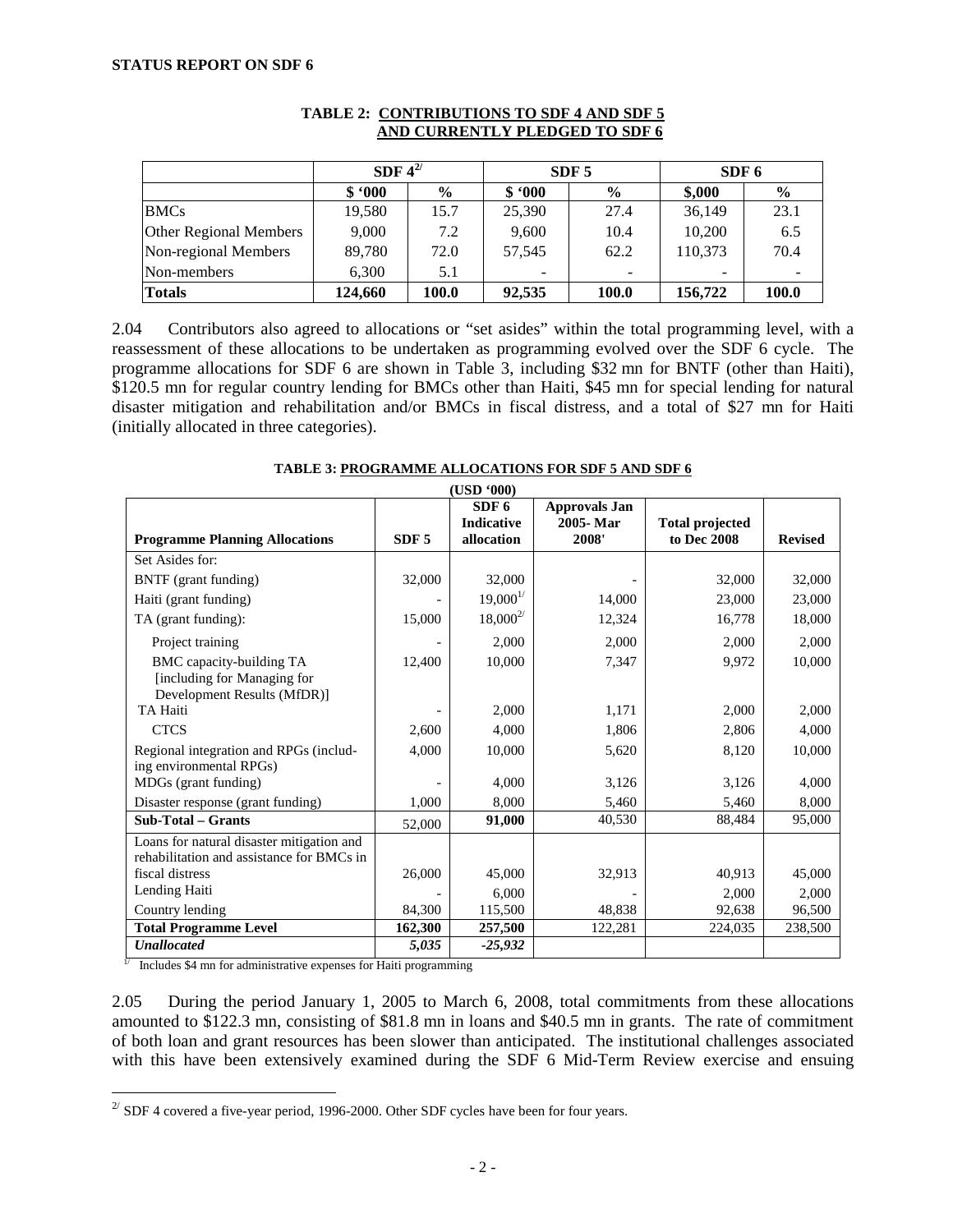discussions. More importantly, measures are being implemented to mitigate and/or resolve these challenges. It is now projected that a total of \$224 mn or 94% of the revised loans and grants programme of \$238.5 mn under SDF 6 will be committed by the end of the cycle in December 2008.

2.06 This acceleration is driven by the completion of the BNTF 5 Mid-Term Review which will now allow the planning for, and country commitment of, \$32 mn for BNTF 6; the increased pipeline of proposals related to regional integration and cooperation; the full commitment of the grant allocation for projects in Haiti; and an active pipeline of SDF project loan proposals in excess of \$40 mn.

2.07 The effective demand for concessionary resources to fund projects in Haiti has been increasing with the improvement in political stability and security. Our collaborations with other development partners on the ground have yielded a faster than anticipated rate of commitment and staff have been able to accumulate invaluable experience on Haitian conditions particularly in the education sector. Our activities in the financial intermediaries' sub-sector for which \$6 mn has been allocated for loan financing have not yet yielded the expected results. It is now anticipated that only \$2 mn of this amount will be committed by the end of the SDF 6 cycle and Contributors are being requested to approve the use of the remaining \$4 mn for grant allocation to social sector projects for which demand is high and rising.

## **Overview of SDF 6 Operations**

<u>.</u>

2.08 An overview of SDF 6 operations to date and as currently projected is shown in Table 4, together with the comparable data for SDF 4 and SDF  $5.^3$  Annual average commitments are projected at \$56 mn, as compared to \$32.7 mn during SDF 4 and \$39 mn during SDF 5. The projected increase in 2008 reflects both the initial country commitment of grant funds for BNTF 6 and acceleration in other SDF project commitments.

2.09 Commitments shown in 2007 and 2008 also reflect initial programming for Haiti, with a total of \$27 mn, which is the full programme allocation for Haiti agreed by Contributors (with some reallocation in terms of end use according to the programming strategy developed for Haiti since the SDF 6 Agreement).

 $3/$  Further detail on SDF 6 operations and the programming context was provided in the SDF 6 Mid-Term Review, discussed by Contributors at the Preparatory Meeting on SDF 7 in December, 2007.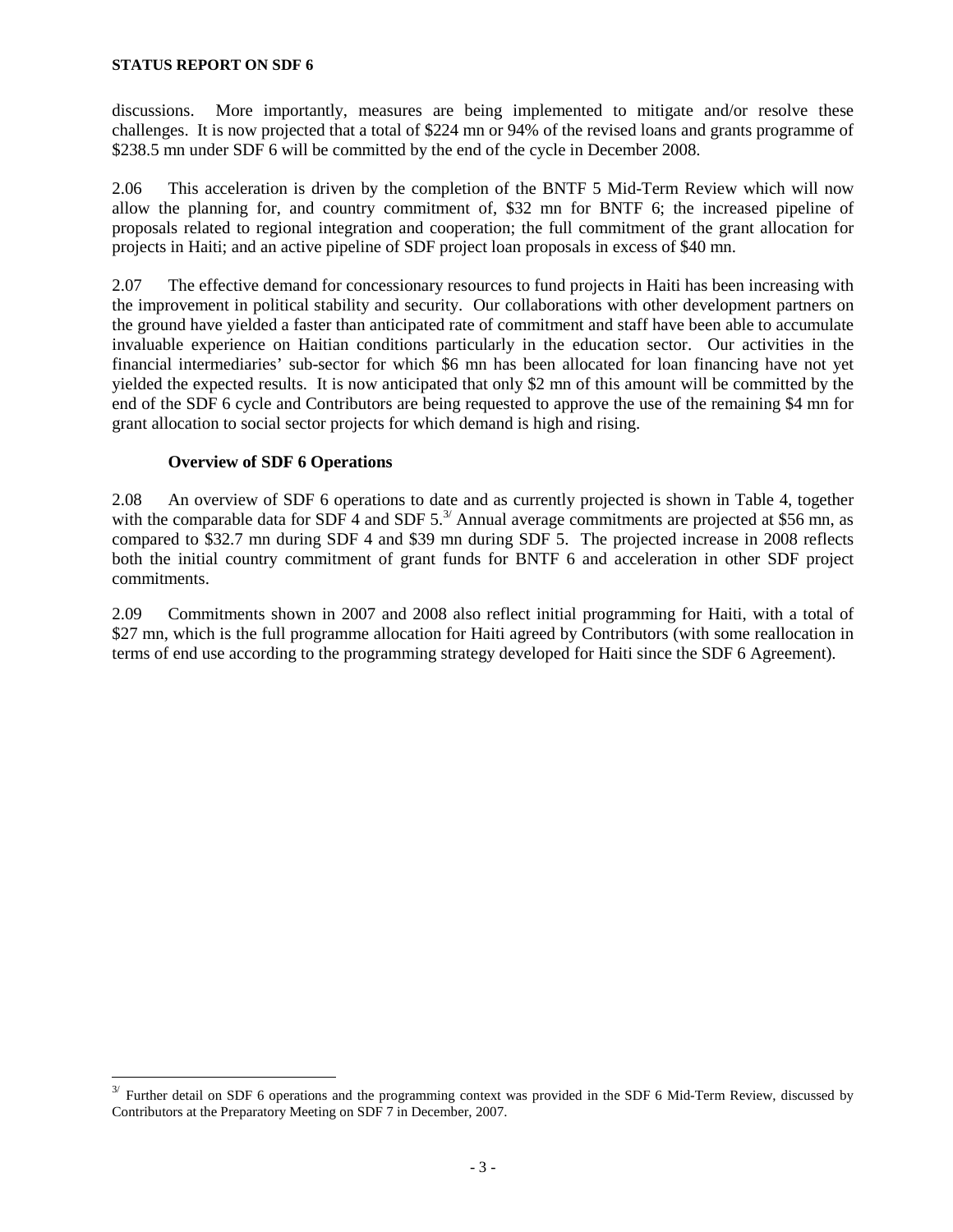|                                                                                    |       | SDF <sub>4</sub> |          | SDF <sub>5</sub> |                |                          |      | SDF 6     |       |               |
|------------------------------------------------------------------------------------|-------|------------------|----------|------------------|----------------|--------------------------|------|-----------|-------|---------------|
|                                                                                    |       |                  |          | <b>Actuals</b>   |                |                          |      | Projected |       |               |
|                                                                                    | 1996- | Annual           | $2001 -$ | <b>Annual</b>    |                |                          |      |           | 2005- | <b>Annual</b> |
|                                                                                    | 2000  | average          | 2004     | average          | 2005           | 2006                     | 2007 | 2008      | 2008  | average       |
| SDF loan approvals<br>Of which:                                                    | 127   | 25.4             | 111.9    | 28               | 26.3           | 29.7                     | 25.3 | 54.2      | 135.5 | 33.9          |
| Technical Assistance (TA)<br>$\left($ loans $\right)$ <sup><math>\neq</math></sup> | 13.8  | 2.8              | 2.9      | 0.7              | 0.6            | 4.7                      | 2.8  | 2.0       | 10.1  | 2.5           |
| SDF grant approvals                                                                | 36.3  | 7.3              | 44.1     | 11.0             | 5.6            | 6.7                      | 24.8 | 51.4      | 88.5  | 22.1          |
| Of which:                                                                          |       |                  |          |                  |                |                          |      |           |       |               |
| $BNTF$ (grants) <sup>†</sup>                                                       | 18.0  | 3.6              | 32.0     | 8.0              |                |                          |      | 32.0      | 32.0  | 8.0           |
| <i>Haiti</i> $(grants)^*$                                                          |       |                  |          |                  |                | $\overline{\phantom{m}}$ | 14.0 | $11.0*$   | 25.0  | 6.3           |
| TA $(grants)^{\ddagger}$                                                           | 14.1  | 2.8              | 10.4     | 2.6              | $\mathfrak{Z}$ | 2.9                      | 5.1  | 6.1       | 17.1  |               |
|                                                                                    |       |                  |          |                  |                |                          |      |           |       | 4.3           |
| <b>Other Grants</b>                                                                | 4.2   | 0.8              | 1.7      | 0.4              | 2.6            | 3.8                      | 5.7  | 2.3       | 14.4  | 3.6           |
| <b>Total Commitments</b>                                                           | 163.3 | 32.7             | 156      | 39               | 31.9           | 36.4                     | 50.1 | 105.6     | 224.0 | 56.0          |

#### **TABLE 4: SDF PROJECT AND PROGRAMME COMMITMENTS (Project approvals)**   $(T$  $[CD, mn)$

† SDF-funded BNTF. Does not include BNTF funding provided by CIDA or SIF funding similar in type to BNTF.

‡ Excludes TA funded from other sources, e.g. other special funds or special fund resources.

≠ Excludes TA funded from other sources, e.g. OCR, Other Special Funds or Special Fund Resources.

# Haiti became a member in 2007.

\* Assumes that \$4mn allocated as loan funding to Financial Intermediaries can be converted to grant financing for social sector projects in that country.

2.10 Loan and grant approvals are shown separately, as are commitments for BNTF, Haiti, and projected commitments for TA grants and loans (Refer to Table 4 above).

2.11 Disbursements to date and projected for the balance of SDF 6 are shown in Table 5, together with disbursements during SDF 4 and SDF 5. Grant and loan disbursements are shown separately, as are disbursements for BNTF sub-projects, Haiti and for TA grants and loans.

| $(USD\ nm)$                                                    |                                      |                   |                  |                   |          |            |                       |                            |                  |                   |
|----------------------------------------------------------------|--------------------------------------|-------------------|------------------|-------------------|----------|------------|-----------------------|----------------------------|------------------|-------------------|
|                                                                | SDF <sub>4</sub><br>SDF <sub>5</sub> |                   |                  | SDF 6             |          |            |                       |                            |                  |                   |
|                                                                |                                      |                   |                  | <b>Actuals</b>    |          |            |                       | Projected                  |                  |                   |
|                                                                | 1996-<br>2000                        | Annual<br>average | $2001 -$<br>2004 | Annual<br>average | 2005     | 2006       | 2007                  | 2008                       | $2005 -$<br>2008 | Annual<br>average |
| SDF loan disbursements                                         | 95.7                                 | 19.1              | 135.4            | 33.9              | 30.4     | 26.9       | 27.7                  | 30                         | 115              | 28.8              |
| Of which:<br>TA (loans) <sup><math>\neq</math></sup>           | 3.2                                  | 0.6               | 6.8              | 1.7               | 1.1      | 0.8        | 0.8                   | 0.8                        | 3.5              | 0.9               |
| SDF grant disbursements<br>Of which:                           | 33.3                                 | 6.7               | 17.4             | 4.4               | 4.6      | 5.7        | 13.2                  | 18.5                       | 42               | 10.5              |
| $BNTF^{\dagger}$<br>Haiti (grants)<br>TA $(grants)^{\ddagger}$ | 19.7<br>na                           | 3.9<br>-<br>na    | 7.3<br>10.1      | 1.8<br>2.8        | 2.6<br>2 | 3.3<br>2.4 | $\overline{4}$<br>9.2 | 4.5<br>$\overline{7}$<br>7 | 14.4<br>20.6     | 3.6<br>1.8<br>5.2 |
| <b>Total Disbursements</b>                                     | 129                                  | 25.3              | 152.8            | 38.2              | 35       | 32.6       | 40.9                  | 48.5                       | 157              | 39.3              |

**TABLE 5: SDF PROJECT AND PROGRAMME DISBURSEMENTS** 

† SDF-funded BNTF. Does not include BNTF funding provided by CIDA or SIF funding similar in type to BNTF.

‡ Excludes TA funded from other sources, e.g. other special funds or special fund resources.

≠ Excludes TA funded from other sources, e.g. OCR, Other Special Funds or Other Special Funds resources.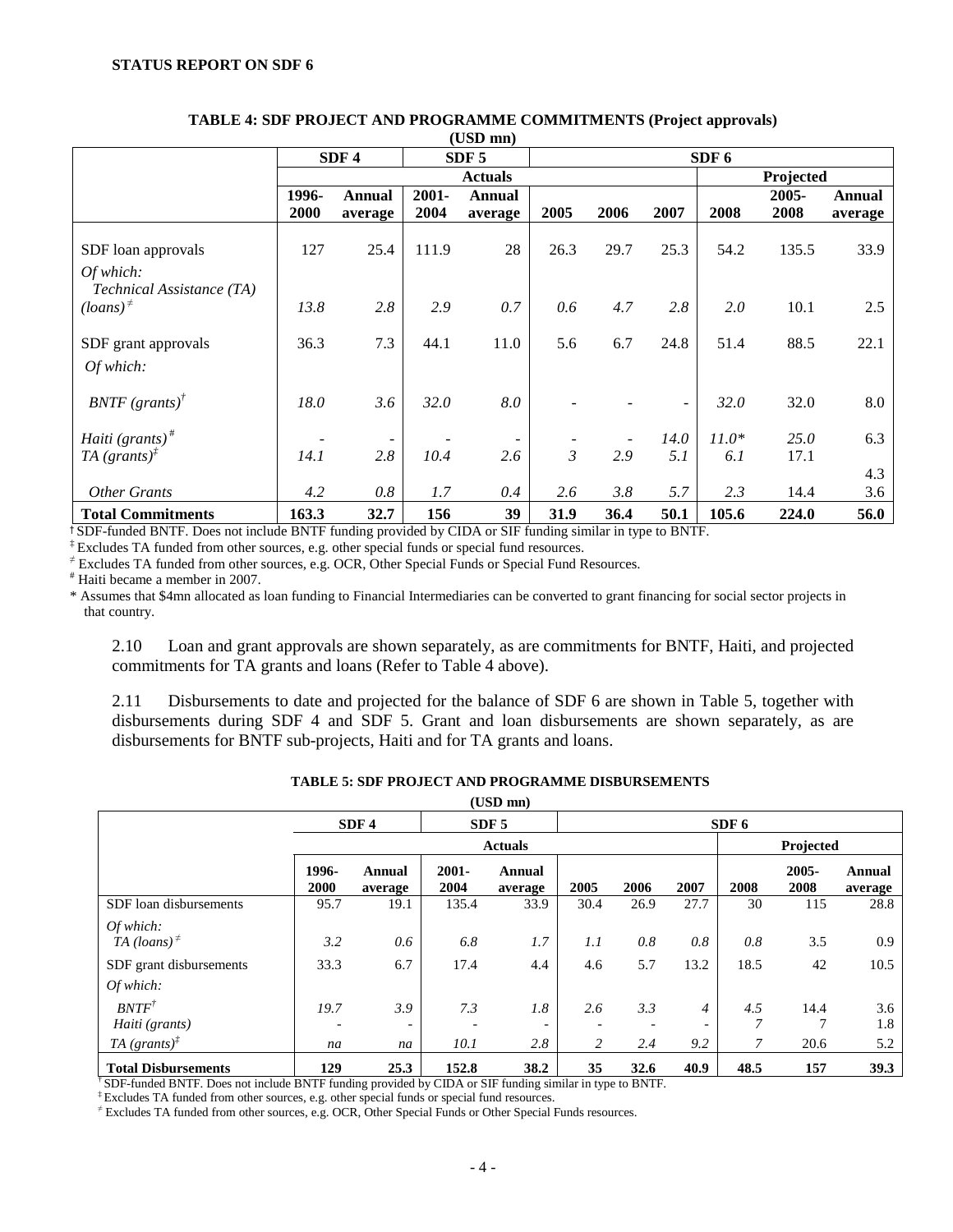2.12 Overall disbursements for SDF 6 are projected to increase to \$157 mn from \$129 mn during SDF 4 and \$152.9 mn in SDF 5. Annual average disbursements are also expected to increase to \$39.3 mn from \$25.3 mn in SDF 4 and \$38 mn in SDF 5.

## **3. SDF 6 ACTION PLAN: CURRENT STATUS**

3.01 During the SDF 6 Replenishment discussions, Contributors and the Bank agreed to an Action Plan for SDF 6. These were steps needed to move forward with the policy directions for SDF 6, implement effectively the SDF 6 operational programme, and achieve key elements of the MfDR or Results Agenda that was part of the Contributors' agreement. The Action Plan included steps needed to complete the SDF 5 agenda and consolidate policy and operational directions originally established for the SDF 5 cycle. It also reflected operational strategy for SDF 6 and some of the development effectiveness issues discussed during the SDF 6 negotiations.

3.02 The Action Plan was framed in terms of the three pillars of the Results Agenda:

- **Country and Regional Level;**
- **Institutional and Corporate Level; and**
- **Partnerships and Harmonisation.**

3.03 There were 33 planned milestones, each associated with a target date, the responsible organisational unit in the Bank, and the source of financial resources. Implementation of each milestone was to be monitored as an indicator, and progress was to be assessed as part of the Mid-Term Review. The Mid-Term Review did undertake such an assessment, $4'$  and this was discussed at the December meeting. As indicated in the Management Response to the Mid-Term Review, further progress has been achieved since the Mid-Term Review work was done in mid-2007, and an updated report was promised for the next meeting of Contributors. This is provided in the matrix below. In most cases, action has been completed or is underway, and further key milestones will be reached during 2008.

<u>.</u>

 $4/$  See Mid-Term Review of SDF 6 (SDF 7/1-PM-2), Table 1, pages 6ff.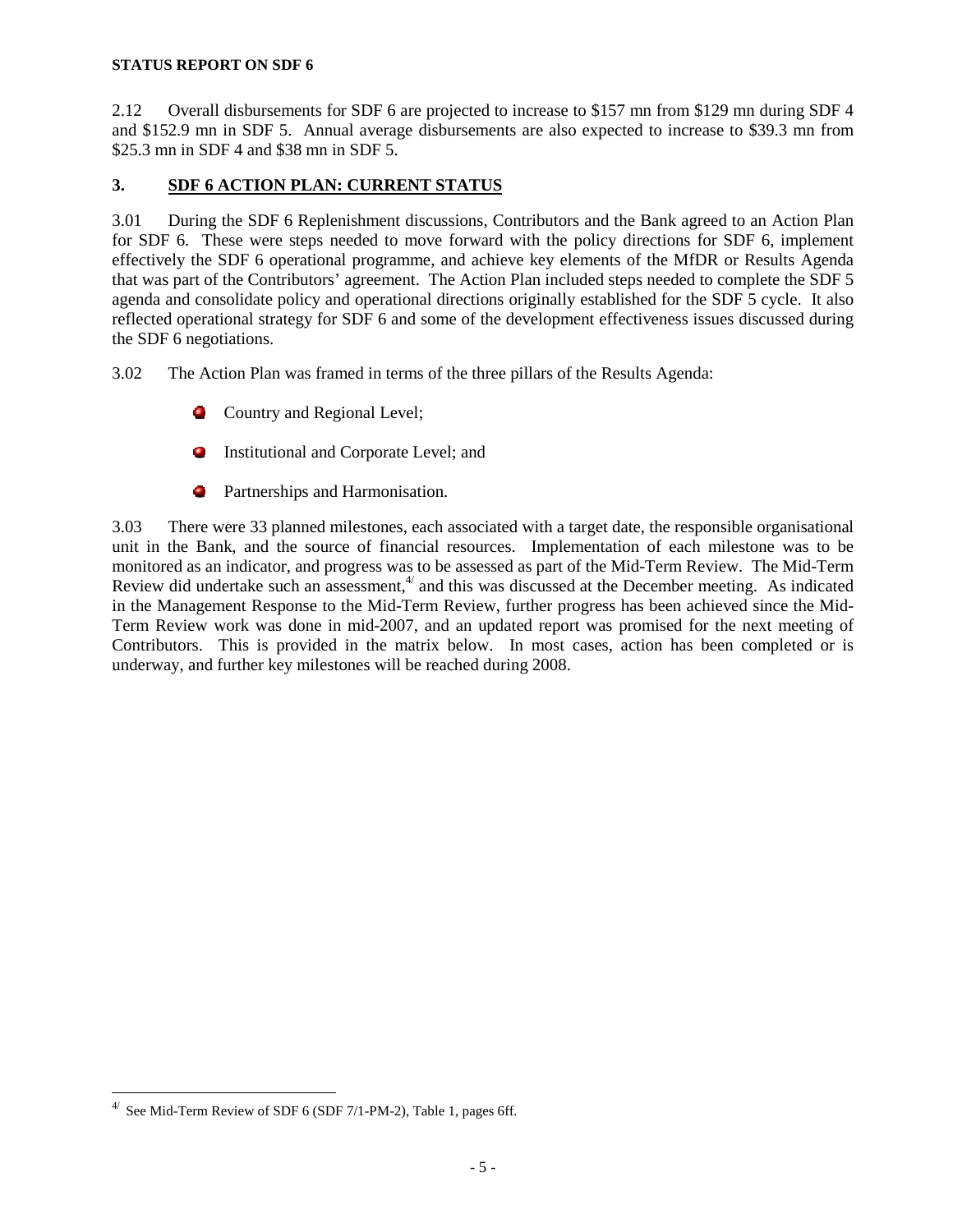# **SDF 6 ACTION PLAN: CURRENT STATUS AS OF MARCH 1, 2008**

|    | <b>MILESTONE</b>                                                                                                                                                                                                | <b>Original Target</b><br><b>Date</b> | <b>Status as of March 1, 2008</b>                                                                                                                                                                                                                                                                                                                                                                                                                                                                                                                                                                                                                                                                                                                                                               |  |  |  |  |  |  |
|----|-----------------------------------------------------------------------------------------------------------------------------------------------------------------------------------------------------------------|---------------------------------------|-------------------------------------------------------------------------------------------------------------------------------------------------------------------------------------------------------------------------------------------------------------------------------------------------------------------------------------------------------------------------------------------------------------------------------------------------------------------------------------------------------------------------------------------------------------------------------------------------------------------------------------------------------------------------------------------------------------------------------------------------------------------------------------------------|--|--|--|--|--|--|
|    |                                                                                                                                                                                                                 | <b>COUNTRY AND REGIONAL LEVEL</b>     |                                                                                                                                                                                                                                                                                                                                                                                                                                                                                                                                                                                                                                                                                                                                                                                                 |  |  |  |  |  |  |
|    | Objective: To support targeted capacity building at Country and Regional Level                                                                                                                                  |                                       |                                                                                                                                                                                                                                                                                                                                                                                                                                                                                                                                                                                                                                                                                                                                                                                                 |  |  |  |  |  |  |
| 1. | Support for development of Caribbean-specific Millennium<br>Development Goal (MDG) targets and indicators.                                                                                                      | 2004-2005                             | Development of Caribbean-specific MDG targets and<br>indicators was completed in 2005 on CDB's initiative and<br>with the United Nations Development Programme support.<br>CDB and collaborating agencies are in the process of<br>obtaining endorsement by the Council on Human and Social<br>Development (COHSOD) on behalf of the Caribbean<br>Community (CARICOM). Development of country-specific<br>targets and indicators is a follow-on task for individual<br>$BMCs$ – with CDB's assistance when necessary.                                                                                                                                                                                                                                                                           |  |  |  |  |  |  |
|    | Capacity-building in BMCs for measuring, monitoring and<br>assessing progress towards MDG targets.                                                                                                              | 2005-2008                             | CDB has undertaken support for statistical capacity-building<br>to measure and monitor progress towards the MDGs,<br>particularly for Organisation of Eastern Caribbean States<br>(OECS) countries. Such assistance has so far been provided<br>to the OECS. CDB has also sponsored a three-year<br>programme of six-week courses in Demographic Analysis,<br>following up on an initial course under the Canadian<br>International Development Agency-supported CARICOM<br>Capacity Development Programme.                                                                                                                                                                                                                                                                                     |  |  |  |  |  |  |
| 3. | Strengthening results-based poverty reduction programming<br>by:<br>(a) updating of CPAs for all BMCs; and<br>(b) developing of National Poverty Reduction<br>Strategies<br>(NPRSs), according<br>to timetable. | 2005-2008                             | Progress has been made on updating CPAs. The current<br>programme to complete ten CPAs by the end of 2008 is on<br>schedule for the most part but some implementation delays<br>may result in the completion of two CPAs being extended to<br>2009. Completion of CPA updates remains a key priority, as<br>does providing support for BMCs to follow CPAs with<br>development of a full NPRS. Use of "Poverty Reduction<br>Action Plans" for BNTF was envisaged as an interim step to<br>full NPRSs, which will now receive accelerated attention in<br>cases where CDB can take the lead in providing such<br>support. NPRSs are scheduled to be prepared with CDB's<br>support in six of the countries that have completed CPAs.<br>Arrangements are being made to undertake at least two of |  |  |  |  |  |  |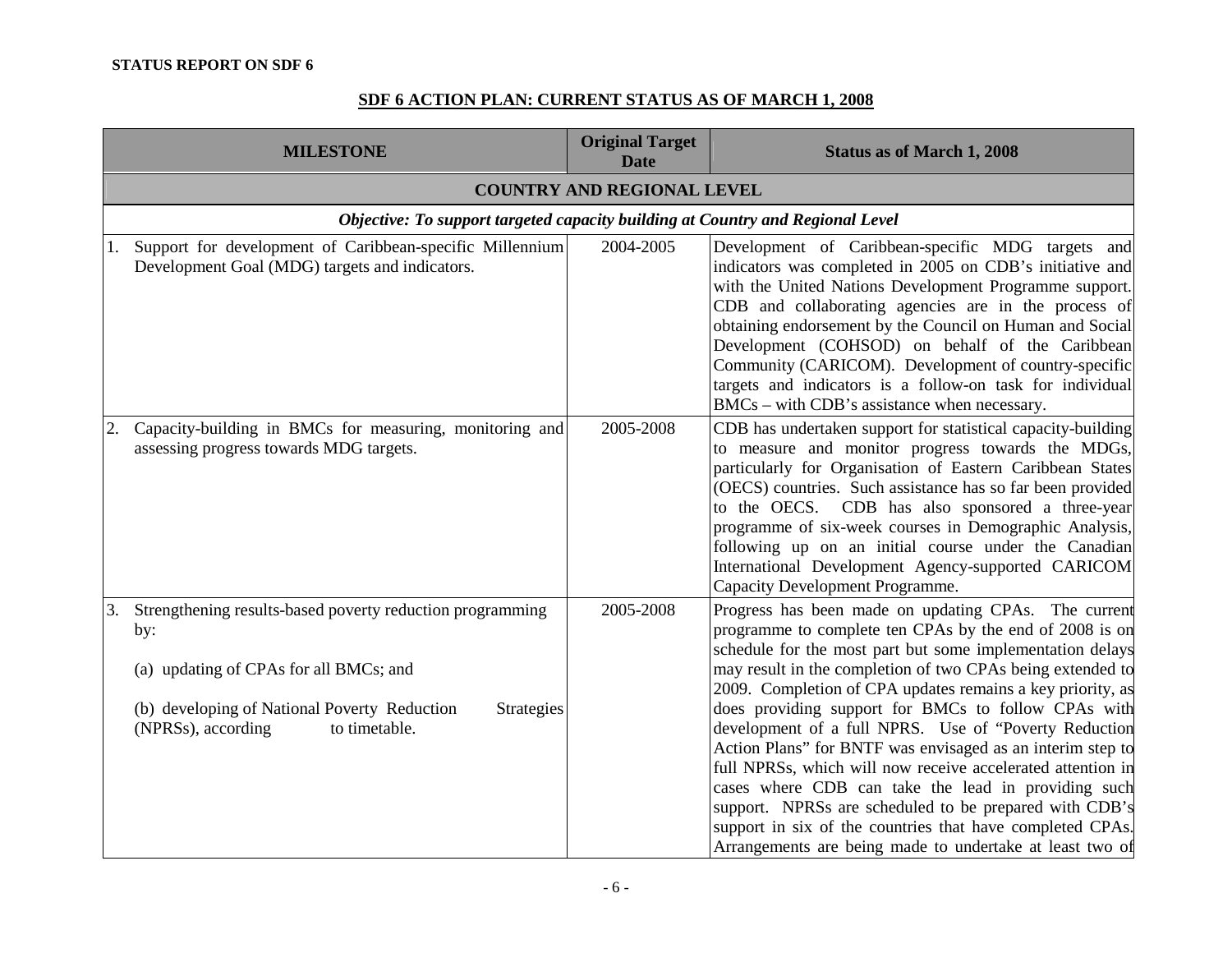|    | <b>MILESTONE</b>                                                                                                                                                                                                                                        | <b>Original Target</b><br><b>Date</b>    | <b>Status as of March 1, 2008</b>                                                                                                                                                                                                                                                                                                                                                                                                                                                                                                                                                                                                                                                                                                 |
|----|---------------------------------------------------------------------------------------------------------------------------------------------------------------------------------------------------------------------------------------------------------|------------------------------------------|-----------------------------------------------------------------------------------------------------------------------------------------------------------------------------------------------------------------------------------------------------------------------------------------------------------------------------------------------------------------------------------------------------------------------------------------------------------------------------------------------------------------------------------------------------------------------------------------------------------------------------------------------------------------------------------------------------------------------------------|
|    |                                                                                                                                                                                                                                                         |                                          | these in 2008 and TA will be provided to assist.                                                                                                                                                                                                                                                                                                                                                                                                                                                                                                                                                                                                                                                                                  |
|    | 4. Launch of restructured and strengthened project formulation<br>and project management training for CDB's BMCs.                                                                                                                                       | mid-2005                                 | New project cycle and management training<br>was<br>successfully launched, and one full year has been completed.<br>This included two core courses and five specialised courses.<br>Two cohorts of the second year of the core course in the first<br>module have been completed. To date, 114 persons have<br>attended the core courses and 110 persons have attended the<br>specialised courses, for a total of 624 person-weeks.<br>Participants came from 14 countries. The number of persons<br>trained and person-weeks completed is above the levels<br>estimated at appraisal. Courses in project cycle and risk<br>management, to be delivered in French, are also being<br>provided for Haiti, beginning in early 2008. |
| 5. | Identification through CSPs of capacity building requirements<br>to strengthen the CARICOM Single Market and Economy<br>(CSME) implementation, economic management, policy<br>development on Regional Public Goods (RPGs), and public<br>sector reform. | 2005-2008                                | Preparation of CSPs has continued, with efforts to<br>strengthen results orientation and deepen coverage. This has<br>not yet adequately covered capacity development needs, and<br>the overall target for completed CSPs is behind schedule.<br>This remains a high priority, and a major restructuring of the<br>Economics Department has been designed to focus available<br>resources on priority issues, i.e. CSPs and major thematic<br>issues such as RPGs.                                                                                                                                                                                                                                                                |
|    | 6. Identification of carefully selected priority programme for<br>supporting regional and sub-regional integration.                                                                                                                                     | 2005                                     | CDB has taken the lead on issues of institutional structure in<br>support of CSME such as work on the design of a Regional<br>Development Fund and a regional development agency, and<br>for the air transport sector as a key element of regional<br>integration and a major RPG. The latter has included<br>support for a more viable and sustainable regional air<br>transport carrier and a planned study on the policy<br>environment for air transportation.<br>CDB's overall<br>operational approach to support for regional integration will<br>be developed in a paper for submission to SDF Contributors<br>during 2008. See also Milestone 19.                                                                         |
|    |                                                                                                                                                                                                                                                         | <b>INSTITUTIONAL AND CORPORATE LEVEL</b> |                                                                                                                                                                                                                                                                                                                                                                                                                                                                                                                                                                                                                                                                                                                                   |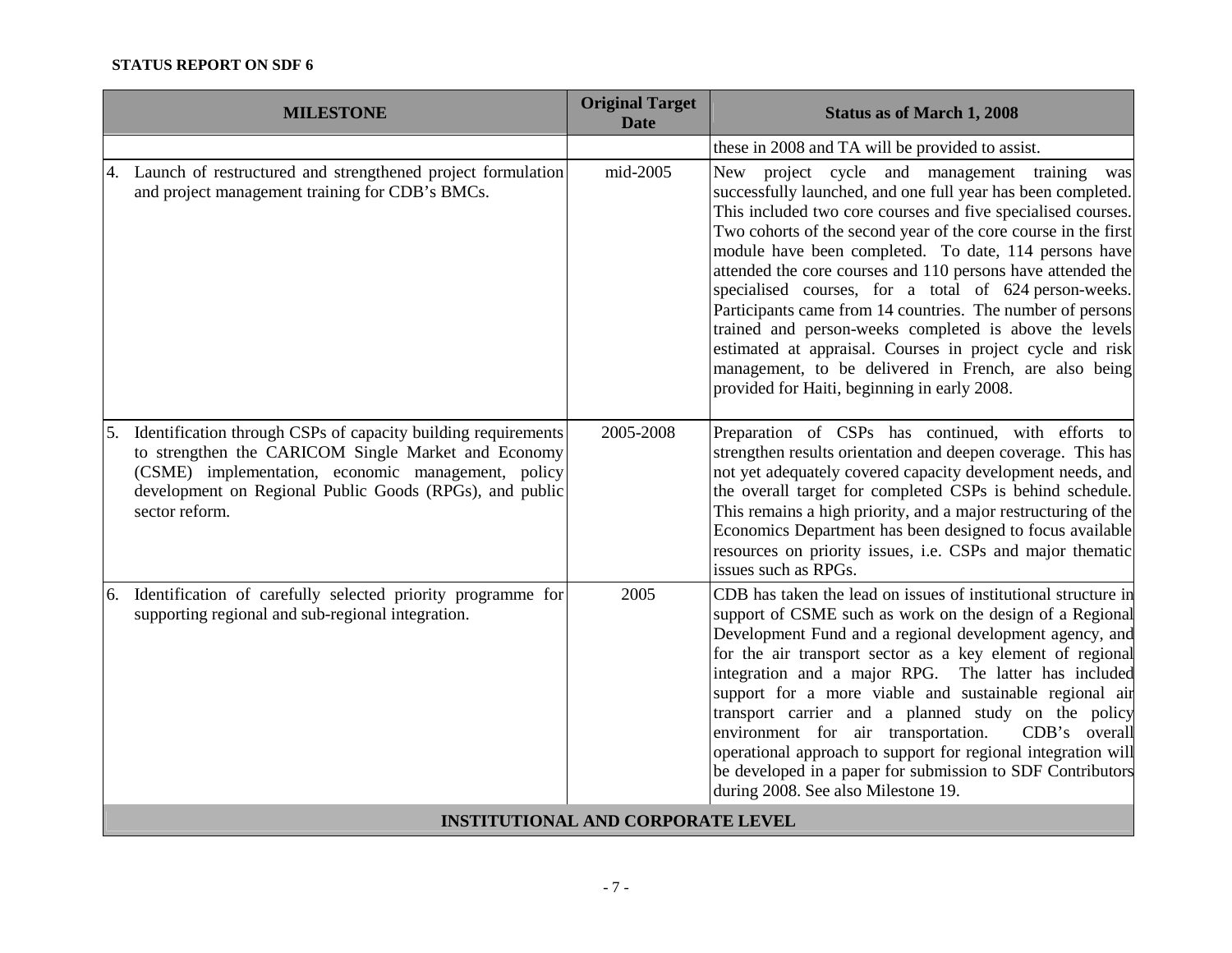| <b>MILESTONE</b>                                                                                                                                   | <b>Original Target</b><br><b>Date</b> | <b>Status as of March 1, 2008</b>                                                                                                                                                                                                                                                                                                                                                                                                                                                                                                                                                                                                                                                                                                            |
|----------------------------------------------------------------------------------------------------------------------------------------------------|---------------------------------------|----------------------------------------------------------------------------------------------------------------------------------------------------------------------------------------------------------------------------------------------------------------------------------------------------------------------------------------------------------------------------------------------------------------------------------------------------------------------------------------------------------------------------------------------------------------------------------------------------------------------------------------------------------------------------------------------------------------------------------------------|
| Objective: To implement targeted SDF 6 operational strategy and<br>strengthen results-orientation of CDB programmes and management                 |                                       |                                                                                                                                                                                                                                                                                                                                                                                                                                                                                                                                                                                                                                                                                                                                              |
| 7. Implementation of strengthened country strategy process<br>according to timetable, including development of increased<br>results-orientation.   | 2005-2006                             | See status report under Milestone 5.                                                                                                                                                                                                                                                                                                                                                                                                                                                                                                                                                                                                                                                                                                         |
| (a) Completion of CDB Strategic Plan 2005-<br>2009; and<br>8.<br>(b) further development of Results-Based Management<br>(RBM) in CDB's operations. | 2005<br>2006-08                       | Strategic Plan completed on schedule, incorporating<br>improvements in RBM. Implementation is underway.<br>Development of a longer-term Strategic Plan is also<br>underway and an outline paper will be submitted to the<br>Board in mid-2008.                                                                                                                                                                                                                                                                                                                                                                                                                                                                                               |
| Operationalisation of CDB's Poverty Reduction Strategy<br>9.<br>$(PRS)$ .                                                                          | 2005                                  | Toolkits for operationalisation of CDB's PRS were<br>completed in 2005 and are in use by Operations staff.<br>Progress has been made on mainstreaming and use of the<br>"poverty prism" for all CDB operations. Lessons learned<br>from BNTF have helped in operationalising PRS more<br>generally. Further training is envisaged as new staff is<br>recruited and to provide an opportunity for the exchange of<br>lessons learned. The Mid-Term Evaluation of BNTF 5, has<br>now been completed, and the design of BNTF 6 are key<br>elements in the targeted poverty reduction element of<br>poverty reduction programming and will help to further<br>strengthen the operationalisation of PRS, as will completion<br>of NPRSs for BMCs. |
| 10. Operationalisation of CDB's Governance Strategy.                                                                                               | 2005                                  | Toolkits for operationalisation of the strategy were<br>completed in 2005 and training workshops were held<br>successfully. Replacement of CDB's governance specialist<br>has, however, taken longer than expected and delayed the<br>required follow-up. TA support for good governance has<br>continued, e.g. in targeted capacity-building in support of<br>PBL programmes in St. Kitts-Nevis and Belize. A Technical<br>Officer on governance is now being recruited and will<br>provide a focal point on governance within the Project<br>Services Division. A Progress Report on the governance<br>strategy will be submitted to SDF Contributors in 2008.                                                                             |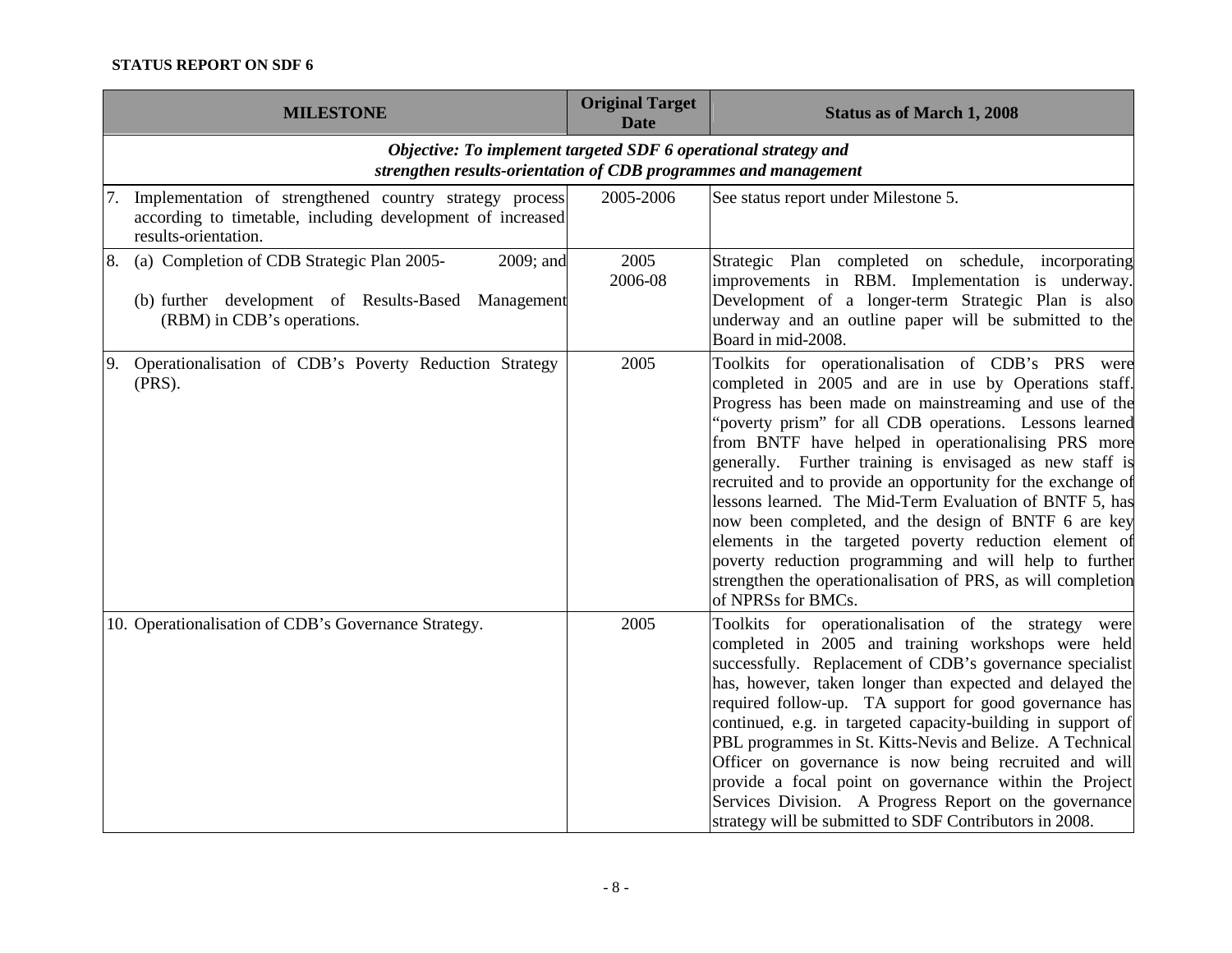| <b>MILESTONE</b>                                                    | <b>Original Target</b><br><b>Date</b> | <b>Status as of March 1, 2008</b>                                                                                                                                                                                                                                                                                                                                                                                                                                                                                                                                                                                                                                                                                           |
|---------------------------------------------------------------------|---------------------------------------|-----------------------------------------------------------------------------------------------------------------------------------------------------------------------------------------------------------------------------------------------------------------------------------------------------------------------------------------------------------------------------------------------------------------------------------------------------------------------------------------------------------------------------------------------------------------------------------------------------------------------------------------------------------------------------------------------------------------------------|
| 11. Programme development and delivery capacity for Haiti.          | 2005                                  | A senior staff committee headed by the President has been<br>established to monitor and provide focus for operations in<br>Haiti. A familiarisation programme for staff on Haiti's<br>economy and society has been started, as has French<br>language training for staff involved in the Haiti<br>programming effort. The Country Economist for Haiti has<br>been appointed and a Civil Law Legal Counsel will be added<br>to Legal Department's staff. An office base in Haiti for<br>visiting CDB staff has been provided by CARICOM<br>Secretariat.                                                                                                                                                                      |
| 12. Agreement with Haiti on an initial operational programme.       | 2005                                  | Strategy for CDB's operations in Haiti was developed jointly<br>with the Government and presented to the Board in October<br>2007, and provides strategic focus. CDB is collaborating<br>with both the World Bank (WB) and the Inter-American<br>Development Bank (IDB) in support of the education sector.<br>A training needs assessment for the public service has been<br>completed and a TA has been approved by the Board of<br>Directors. CDB is also undertaking a Business Forum for<br>Haiti in collaboration with CARICOM and the Caribbean<br>Association for Industry and Commerce. Overall, it is<br>expected that all SDF grant resources allocated for Haiti will<br>be fully committed by the end of 2008. |
| 13. Programme development and delivery capacity for Suriname.       | 2006                                  | CDB stands ready to establish such capacity when Suriname<br>indicates it is ready to move forward on CDB's membership.                                                                                                                                                                                                                                                                                                                                                                                                                                                                                                                                                                                                     |
| 14. Agreement with Suriname on an initial operational<br>programme. | 2006                                  | CDB has indicated its intention to work with Suriname in<br>developing an initial operational programme as soon as<br>implementation steps for membership are commenced.                                                                                                                                                                                                                                                                                                                                                                                                                                                                                                                                                    |
| 15. Review of environmental policy and strategy.                    | 2005-2006                             | An evaluation of the application of CDB's environmental<br>guidelines was completed in 2006 and a full review and<br>revision of the environmental policy is underway and will be<br>completed by mid-2008. The revised policy will include<br>more explicit consideration of the priorities of climate<br>change and adaptation and of disaster risk management in<br>CDB's operational work programme. A strategy paper on<br>environmental sustainability and the climate change agenda                                                                                                                                                                                                                                  |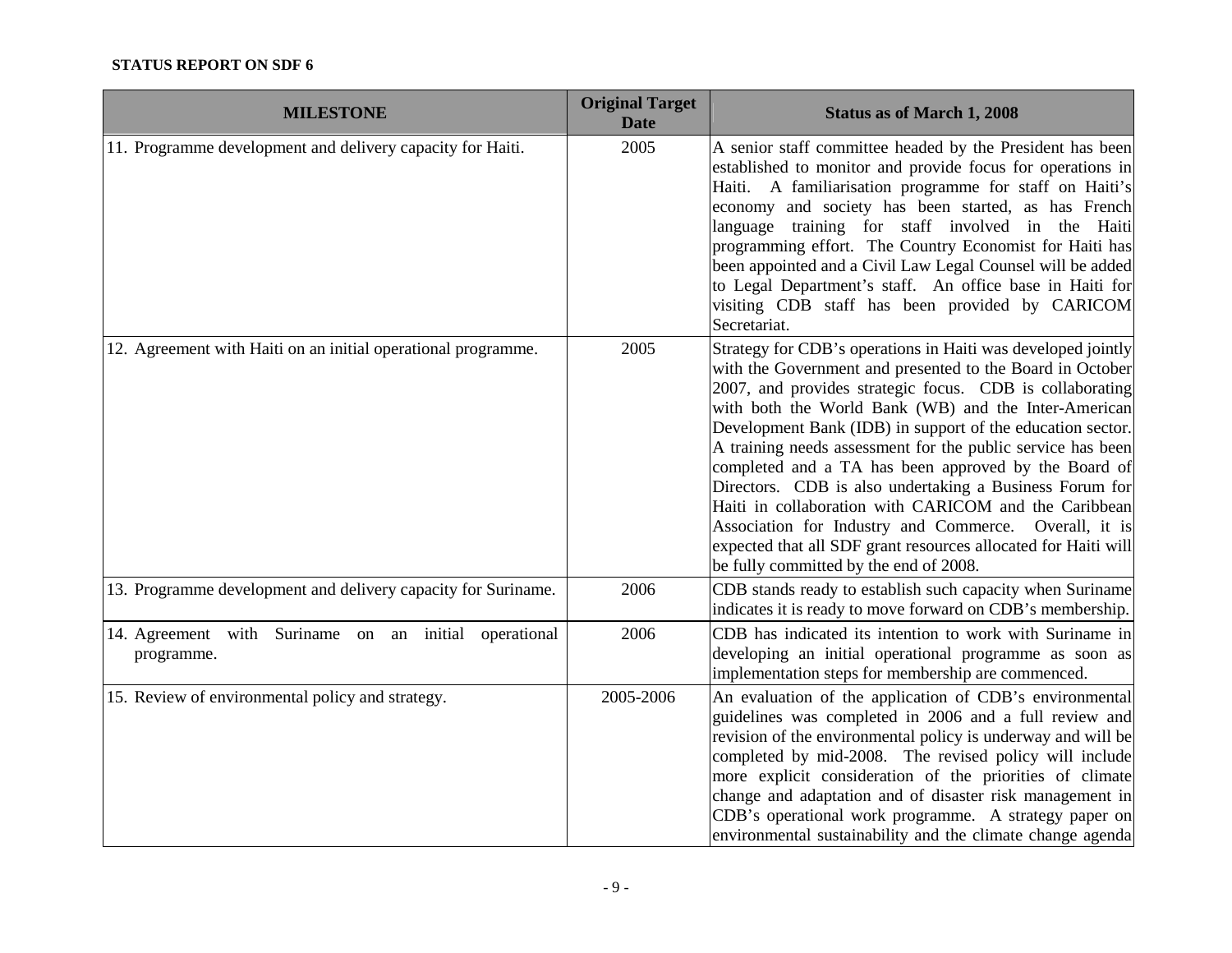| <b>MILESTONE</b>                                                                                                        | <b>Original Target</b><br><b>Date</b> | <b>Status as of March 1, 2008</b>                                                                                                                                                                                                                                                                                                                                                                                                                                                                                                                                                                                                                                                                                                                                                                                                                                                    |
|-------------------------------------------------------------------------------------------------------------------------|---------------------------------------|--------------------------------------------------------------------------------------------------------------------------------------------------------------------------------------------------------------------------------------------------------------------------------------------------------------------------------------------------------------------------------------------------------------------------------------------------------------------------------------------------------------------------------------------------------------------------------------------------------------------------------------------------------------------------------------------------------------------------------------------------------------------------------------------------------------------------------------------------------------------------------------|
|                                                                                                                         |                                       | will also be submitted to SDF Contributors in 2008.                                                                                                                                                                                                                                                                                                                                                                                                                                                                                                                                                                                                                                                                                                                                                                                                                                  |
| 16. Strengthening of environmental programming and integration<br>of natural hazard risk reduction into project design. | 2005-2008                             | This important area of programming has been strengthened<br>with additional staff and will be strengthened further with the<br>environmental policy revision. Natural hazard concerns<br>have been integrated into CDB's new Environmental and<br>Social Review Procedures, which is expected to be submitted<br>with the revised environmental policy in mid-2008. CDB<br>has continued with its support of the work programme of the<br>Caribbean Disaster Emergency Response Agency (CDERA),<br>and has started to work more closely with the Caribbean<br>Climate Change Centre in Belize, of which CDB is currently<br>a member of the BOD. CDB is also collaborating with IDB<br>under that institution's Sustainable Energy and Climate<br>Change Initiative (SECCI) and its Caribbean Renewable<br>Energy, Energy Efficiency and Bio-energy<br>Action<br>Programme (CREBAP). |
| 17. Integration of disaster mitigation function into CDB's<br>permanent establishment.                                  | 2006                                  | This has been done, and a specialist in natural hazard risk<br>reduction was engaged as of November 2007.                                                                                                                                                                                                                                                                                                                                                                                                                                                                                                                                                                                                                                                                                                                                                                            |
|                                                                                                                         |                                       |                                                                                                                                                                                                                                                                                                                                                                                                                                                                                                                                                                                                                                                                                                                                                                                                                                                                                      |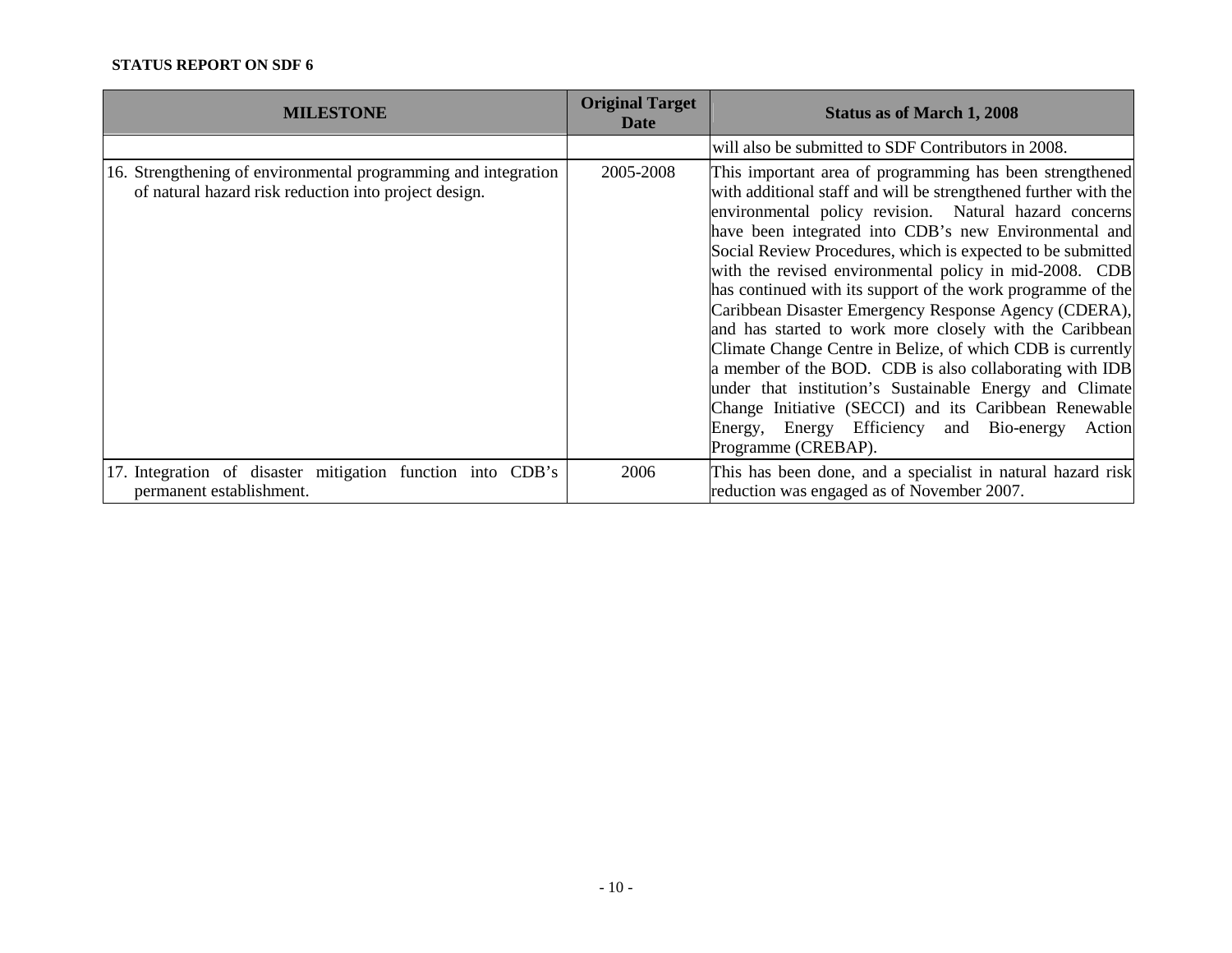| <b>MILESTONE</b>                                                                                                                     | <b>Original Target</b><br><b>Date</b> | <b>Status as of March 1, 2008</b>                                                                                                                                                                                                                                                                                                                                                                                                                                                                                                                                                                                                                                                                                  |
|--------------------------------------------------------------------------------------------------------------------------------------|---------------------------------------|--------------------------------------------------------------------------------------------------------------------------------------------------------------------------------------------------------------------------------------------------------------------------------------------------------------------------------------------------------------------------------------------------------------------------------------------------------------------------------------------------------------------------------------------------------------------------------------------------------------------------------------------------------------------------------------------------------------------|
| 18. Comprehensive gender assessment for ten BMCs and<br>integration of gender into CDB social and operational<br>guidelines.         | 2007                                  | Recruitment of gender assessment consultants is underway.<br>The target remains - assessments for ten countries, with a<br>minimum of five assessments to be completed in 2008. An<br>overall CDB Gender Strategy is being prepared for<br>submission to SDF Contributors by mid-2008.                                                                                                                                                                                                                                                                                                                                                                                                                             |
| 19. Establishment of an operational policy and programme<br>planning capability for regional programming and RPGs.                   | 2005                                  | CDB has continued to support important regional initiatives<br>(see Milestone 6), and the planned reorganisation of the<br>Economics Department will strengthen work on RPGs.<br>Regional cooperation and integration has also been proposed<br>as a major theme for SDF 7. Staffing constraints, however,<br>have delayed establishment of the planned operational<br>capability and operationalisation of the overall regional<br>policy paper approved by SDF Contributors. Options are<br>under consideration, and it is planned that, as indicated under<br>Milestone 6, an operational strategy on support for regional<br>integration will be prepared for submission to SDF<br>Contributors later in 2008. |
| 20. Proposal on Policy-based lending products.                                                                                       | Oct. 2005                             | A policy on Policy-Based Lending was approved in<br>December 2005. Policy-Based Loans (PBLs) have since<br>been provided to St. Kitts-Nevis and Belize. A policy-based<br>guarantee was also provided to St. Kitts and Nevis which<br>facilitated a successful capital market placement.<br>These<br>have provided a focus for targeted "good governance"<br>capacity-building to address challenges in meeting policy-<br>based lending conditions.<br>PBLs are currently under<br>consideration for St. Lucia and Antigua and Barbuda.                                                                                                                                                                           |
| 21. Strengthened operational policy capability for poverty<br>reduction, governance, environmental and natural hazard<br>protection. | 2005-2007                             | Capacity has been strengthened in environmental and natural<br>hazard protection and recruitment is underway on<br>External support is being sought for<br>governance.<br>strengthened policy capabilities in respect of poverty<br>reduction.                                                                                                                                                                                                                                                                                                                                                                                                                                                                     |
| 22. Review of lending policies and project modalities.                                                                               | 2007                                  | A general review of lending policies has been replaced for<br>2008, by a review of sectoral policy frameworks. This is<br>intended to adjust and update all sector policies.                                                                                                                                                                                                                                                                                                                                                                                                                                                                                                                                       |
| 23. Mid-term Evaluation of BNTF 5 and preparation of BNTF 6.                                                                         | 2007                                  | The BNTF 5 Mid-Term Evaluation is completed. Findings                                                                                                                                                                                                                                                                                                                                                                                                                                                                                                                                                                                                                                                              |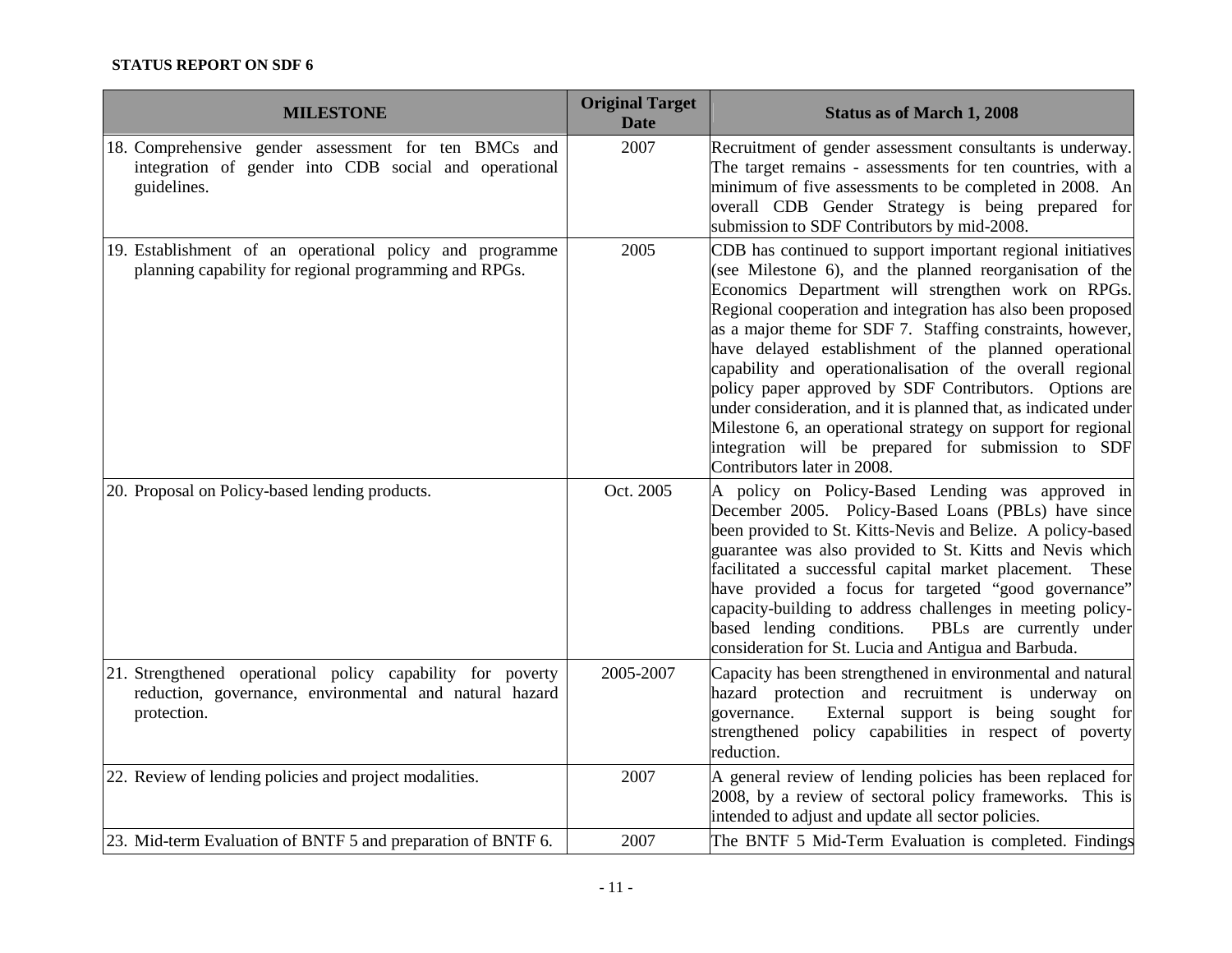| <b>MILESTONE</b>                                                                                                                                              | <b>Original Target</b><br><b>Date</b> | <b>Status as of March 1, 2008</b>                                                                                                                                                                                                                                                                                                                                                                                                                                                                                                                       |  |  |
|---------------------------------------------------------------------------------------------------------------------------------------------------------------|---------------------------------------|---------------------------------------------------------------------------------------------------------------------------------------------------------------------------------------------------------------------------------------------------------------------------------------------------------------------------------------------------------------------------------------------------------------------------------------------------------------------------------------------------------------------------------------------------------|--|--|
|                                                                                                                                                               |                                       | and lessons learned will be an important input into the design<br>of BNTF 6, which will be launched in 2008.                                                                                                                                                                                                                                                                                                                                                                                                                                            |  |  |
| 24. Monitoring and evaluation. Key milestones:<br>(a) evaluation of Environmental Impact Assessment (EIA)<br>requirements and procedures;                     | 2005                                  | An evaluation of Environmental Review Guidelines was<br>completed in 2006. CDB has since revised its guidelines in<br>new Environmental and Social Review Procedures                                                                                                                                                                                                                                                                                                                                                                                    |  |  |
| (b) evaluation of TA programme;                                                                                                                               | 2006<br>2005                          | document, now in draft form.<br>Undertaken in 2006/2007.                                                                                                                                                                                                                                                                                                                                                                                                                                                                                                |  |  |
| (c) extension of a Project Performance Evaluation System<br>to BNTF and selected TAs; and<br>(d) integration of MDGs and Caribbean-specific targets as a      | 2005-2006                             | Planned and under consideration.<br>Work underway. Paper to be prepared for SDF Contributors.                                                                                                                                                                                                                                                                                                                                                                                                                                                           |  |  |
| framework for monitoring and assessment of SDF 6.<br>25. Undertaking of an assessment of progress at mid-term, for<br>submission to an SDF 6 mid-term review. | 2007                                  | Undertaken in 2007. Draft and Final Reports reviewed by<br>SDF Contributors in October and December 2007. CDB<br>response to recommendations submitted to Contributors.                                                                                                                                                                                                                                                                                                                                                                                 |  |  |
|                                                                                                                                                               | PARTNERSHIPS AND HARMONISATION        |                                                                                                                                                                                                                                                                                                                                                                                                                                                                                                                                                         |  |  |
| Objective: To strengthen CDB's participation and, as appropriate, leadership<br>in partnerships, harmonisation and alignment                                  |                                       |                                                                                                                                                                                                                                                                                                                                                                                                                                                                                                                                                         |  |  |
| 26. Development with other donors of joint approaches to social<br>protection in CDB's BMCs.                                                                  | 2006                                  | CDB, with the Department for International Development<br>(DFID) and European Commission (EC) funding, sponsored<br>a study in 2004 to examine social protection in several<br>BMCs. This was followed by a conference to develop a<br>regional approach, and a meeting in 2005 of CDB, DFID,<br>EC, UNDP and WB agreed on the importance of<br>harmonising donor-funded initiatives. WB and DFID have<br>prepared social protection strategy papers. CDB's policy<br>paper on social protection is under preparation and will be<br>completed in 2008. |  |  |
| 27. Implementation of cooperative approaches to CPA updates<br>and NPRS development.                                                                          | 2005-2008                             | CPA updates continue to be undertaken with joint donor<br>support, involvement of an inter-agency committee, and<br>collaboration facilitated by a Poverty and Social Sector<br>Development Donors Group as a model of collaboration. A<br>similar approach is envisaged on NPRSs.<br>$CDB$ will,                                                                                                                                                                                                                                                       |  |  |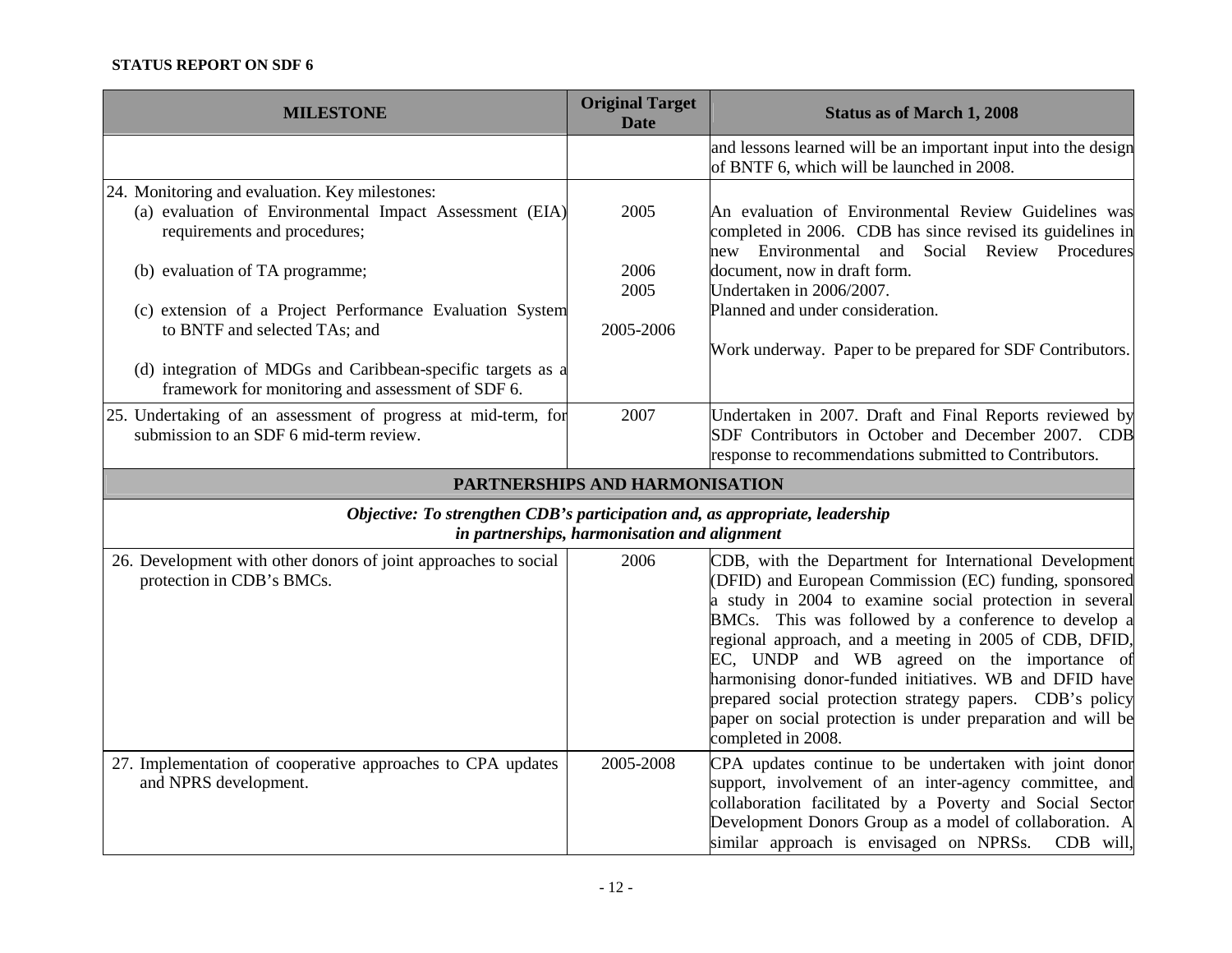| <b>MILESTONE</b>                                                                                                                                                                                | <b>Original Target</b><br><b>Date</b> | <b>Status as of March 1, 2008</b>                                                                                                                                                                                                                                                                                                                                                                                                                                                                                                                                                                 |
|-------------------------------------------------------------------------------------------------------------------------------------------------------------------------------------------------|---------------------------------------|---------------------------------------------------------------------------------------------------------------------------------------------------------------------------------------------------------------------------------------------------------------------------------------------------------------------------------------------------------------------------------------------------------------------------------------------------------------------------------------------------------------------------------------------------------------------------------------------------|
|                                                                                                                                                                                                 |                                       | however, require additional funding for further work on<br>CPAs and NPRSs.                                                                                                                                                                                                                                                                                                                                                                                                                                                                                                                        |
| 28. Further development of joint approaches to disaster mitiga-<br>tion and disaster risk management.                                                                                           | 2005-2008                             | The Caribbean Catastrophic Risk Insurance Facility has been<br>supported jointly by several donors, with the International<br>Development Association as Trustee. CDB approved a \$5<br>mn grant contribution in May 2007 and is now represented<br>on CCRIF's BOD.                                                                                                                                                                                                                                                                                                                               |
| 29. Development of joint approaches to support for economic<br>adjustment under CSME and Doha Round.                                                                                            | 2006                                  | As noted under Milestone 6, CDB has taken the lead on the<br>design of a Regional Development Fund and a regional<br>development agency to support economic adjustment. A<br>request from Prime Minister Bruce Golding of Jamaica as<br>Chairman of a Prime Ministerial Sub-Committee of<br>CARICOM for CDB to explore mechanisms to support<br>adjustment and implementation under the recently concluded<br>(December 2007) Economic Partnership Agreement with the<br>European Union through support for improving international<br>competitiveness of Caribbean firms is under consideration. |
| 30. Development of joint approaches to MfDR in selected<br>BMCs.                                                                                                                                | 2006                                  | CDB and IDB jointly sponsored the Programme for<br>Development Effectiveness in Managing for Development<br>Results (PRODEV) Caribbean regional workshop on<br>Development Effectiveness and MfDR for BMC Ministries<br>of Finance and Economic Planning in July 2007. CDB and<br>IDB have also agreed under the PRODEV initiative to jointly<br>provide assistance through CDB to OECS countries for<br>diagnostic studies, plans of action and training.                                                                                                                                        |
| 31. First major meetings of Caribbean Forum for Development as<br>successor to previous consultative group for aid coordination<br>(CGCED) to be held under CDB coordination and<br>management. | 2005                                  | Meetings of the Caribbean Forum were held as scheduled.<br>More selective approaches to policy and aid and donor<br>coordination, however, may now be more timely, and the role<br>of CDB needs to be considered further.                                                                                                                                                                                                                                                                                                                                                                         |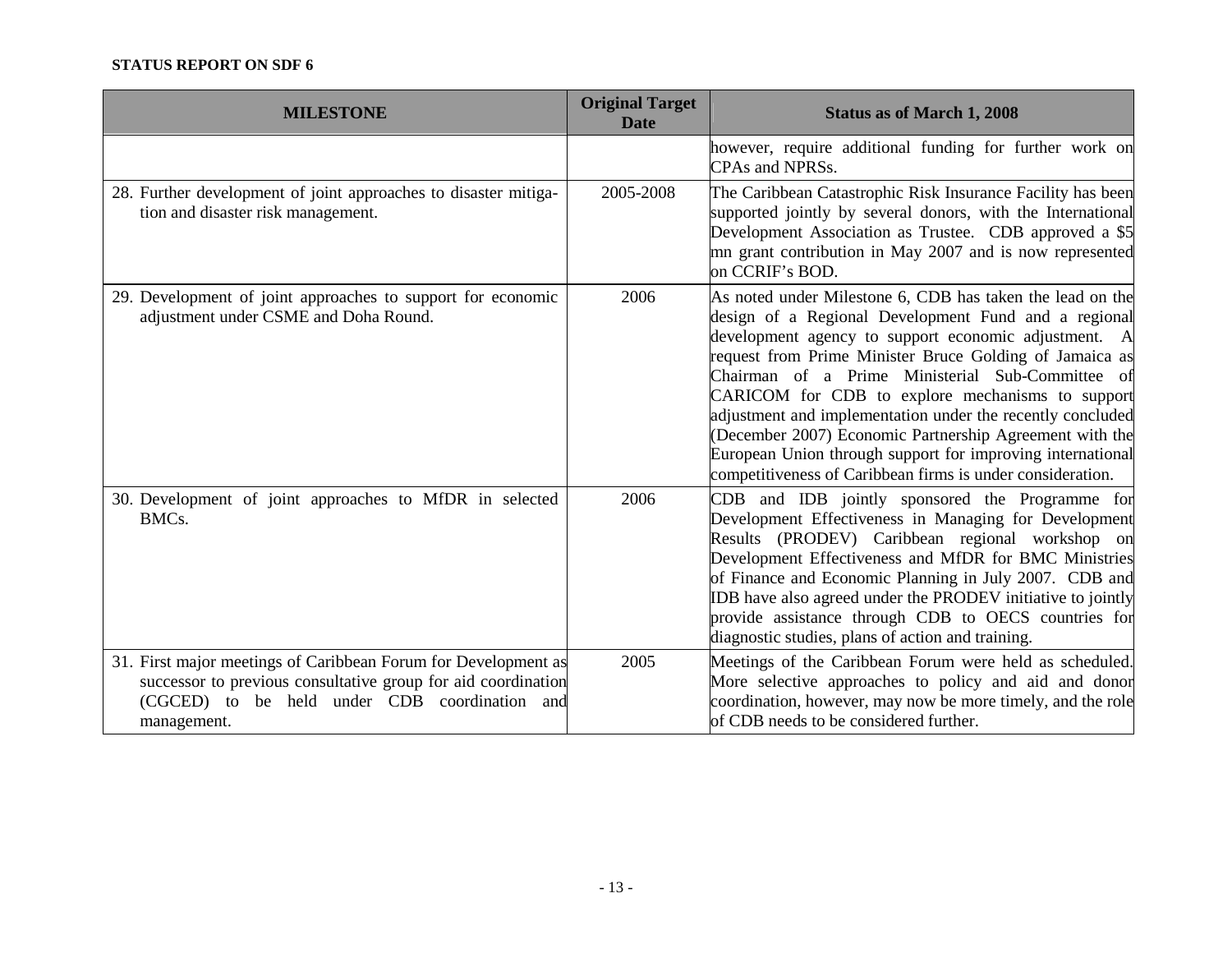| <b>MILESTONE</b>                                                                                                                                                                                                        | <b>Original Target</b><br>Date | <b>Status as of March 1, 2008</b>                                                                                                                                                                                                                                                                                                                                                                                                                                                                                                                                                                                                                                                                                  |
|-------------------------------------------------------------------------------------------------------------------------------------------------------------------------------------------------------------------------|--------------------------------|--------------------------------------------------------------------------------------------------------------------------------------------------------------------------------------------------------------------------------------------------------------------------------------------------------------------------------------------------------------------------------------------------------------------------------------------------------------------------------------------------------------------------------------------------------------------------------------------------------------------------------------------------------------------------------------------------------------------|
| 32. Progress on harmonisation and alignment agenda, e.g., in en-<br>vironmental protection or other RPGs, Multilateral Develop-<br>ment Bank (MDB) procurement policies, and country har-<br>monisation pilot projects. | 2005-2008                      | A Common Framework for Environmental Assessment was<br>developed by the Multilateral Financial Institutions Working<br>Group on the Environment and has been approved by the<br>Development Assistance Committee of the OECD. CDB's<br>new Environmental and Social Review Procedures are<br>aligned with this harmonised framework.<br>CDB has been an active participant in the MDB Heads of<br>Procurement group and is using the harmonised procurement<br>guidelines. CDB also hosted a meeting of the MDB<br>Technical Working Group in January 2008. CDB versions of<br>the harmonised bidding and prequalification documents have<br>been prepared and are expected to be released for use by<br>mid-2008. |
| 33. Paris Declaration Indicators modified and adopted.                                                                                                                                                                  | 2006                           | Further work is underway and will be reported on to<br>Contributors.                                                                                                                                                                                                                                                                                                                                                                                                                                                                                                                                                                                                                                               |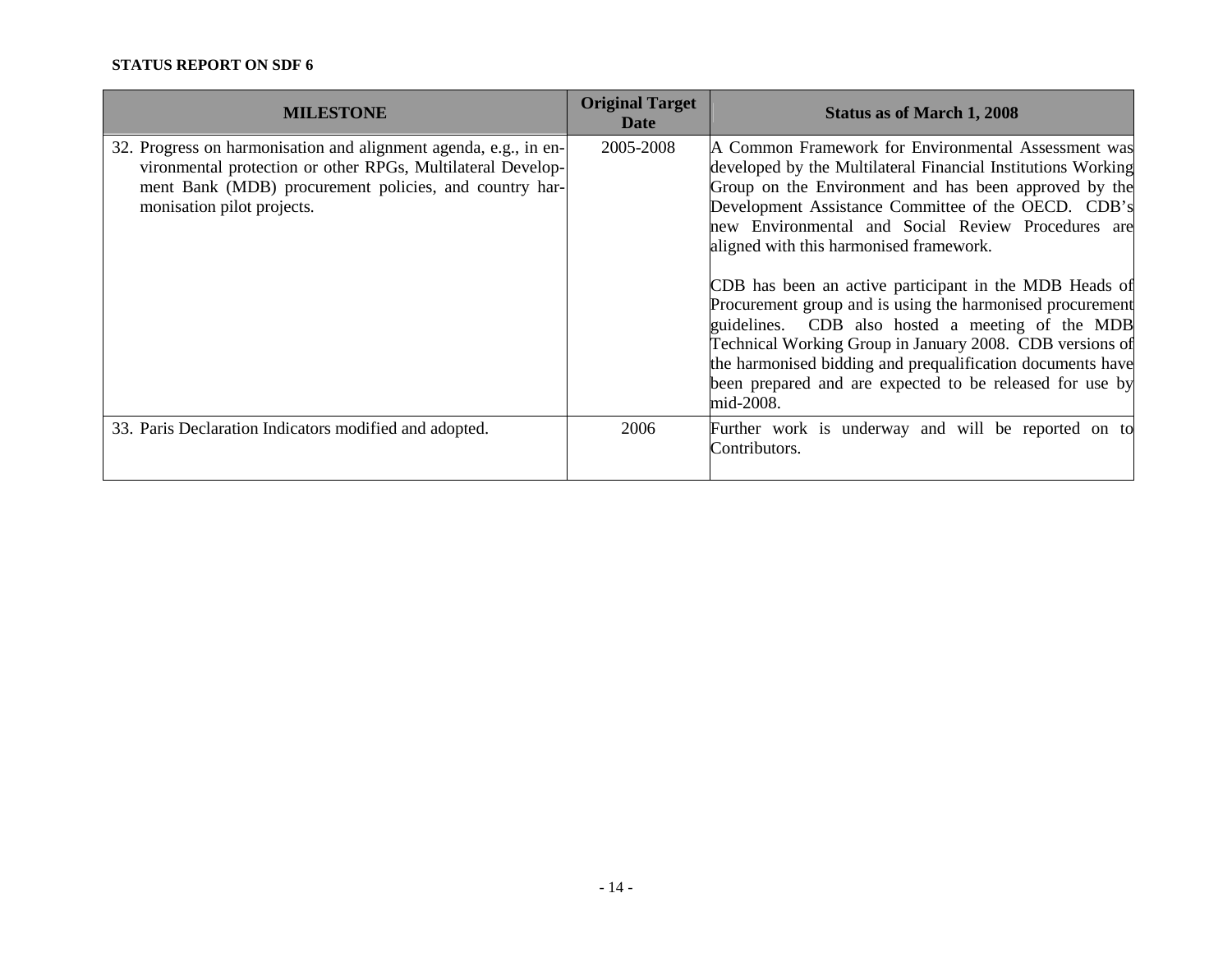### **4. PLANNED MILESTONES FOR 2008**

4.01 At the Preparatory Meeting on SDF 7, Contributors requested an "SDF 6 second-half Action Plan" that would more clearly set out those milestones or key areas on which further progress was expected during the balance of SDF 6. There are a number of important areas on which substantive progress or completion is targeted for 2008. These include both a number of the remaining milestones in the SDF 6 Action Plan and issues that were raised in the SDF 6 Mid-Term Review and/or by Contributors during discussion at the December meeting.

4.02 Among the milestones are completion of CPA updates and support for some of the planned follow-on NPRSs, progress on implementation of PRS, further operationalisation of the governance strategy, implementation of an operational policy and programming capability for support of regional integration and RPGs, as well as an acceleration in SDF 6 commitments and disbursements. These are set out in Table 6.

# **TABLE 6: MILESTONES FOR 20085/**

- Completion of BNTF 5 Mid-Term Evaluation<sup>6</sup> and launching of BNTF 6.
- Further CPAs and support for specific NPRSs.
- Continued progress on implementation of PRS.
- Acceleration of SDF 6 commitments and disbursements.
- **•** Preparation of Gender Strategy.
- Completion of revised Environmental Policy Strategy and a Position Paper on Climate Change.
- Further operationalisation of Governance Strategy.
- Preparation of Action Plan on recommendations of Evaluation of TA Operations.
- Preparation of Outline paper for Long-term Strategic Plan.
- Completion of Social Protection Policy Paper.
- Operational policy and programme planning capability for Regional Programming and RPGs.
- Review of Private Sector Strategy.
- **Review of Sector Policies.**

## **5. MONITORING AND REPORTING ON RESULTS**

5.01 The Bank is increasingly relying on evaluation work in identifying and assessing results and performance issues. With further strengthening of the Project Portfolio Management System (PPMS) and the overall Monitoring Framework for reporting to Contributors, CDB will have a stronger framework for monitoring and reporting on performance and results in SDF 7.

5.02 The principal assessment of SDF performance to date will be the multi-cycle evaluation of SDF that is currently underway and which will be reported on to Contributors at during these SDF 7 negotiation. Although this is focused primarily on the two most recent completed cycles of SDF (SDF 4 and SDF 5), for which outcomes and performance issues can be better assessed, the evaluation is expected to put its findings in the context of more recent developments during SDF 6. It follows on from the SDF Performance Review in 2000, which assessed whether SDF was on track in responding to new directions

-

 $5/$  Including issues discussed in the SDF 6 Mid-Term Review and at the December 2007 Preparatory Meeting on SDF 7.

<sup>6/</sup> Completed as of February 2008.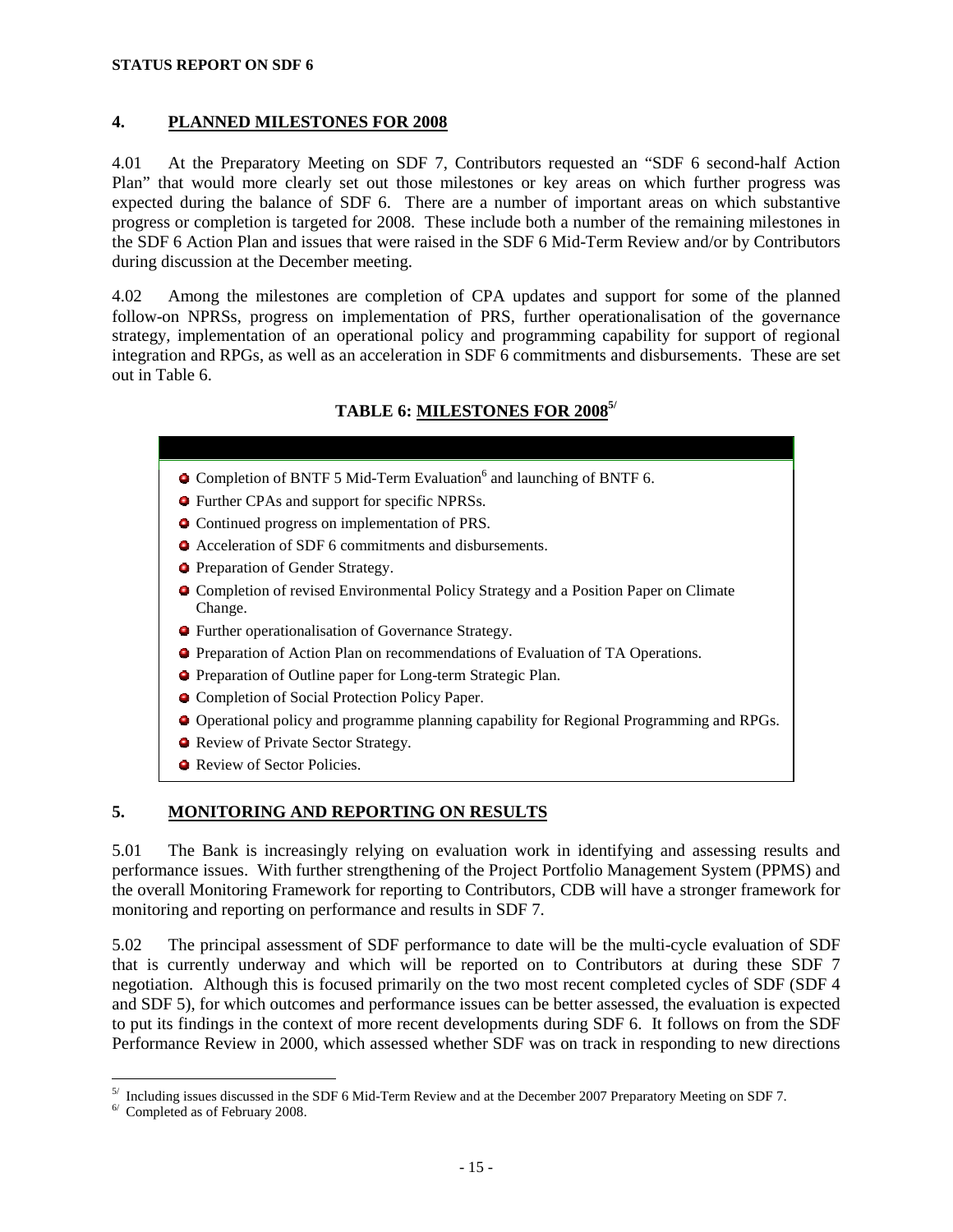<u>.</u>

set by Contributors, as well as other performance issues and results at various levels of the results chain. The SDF Performance Review in 2000 made a number of far-reaching recommendations, which were accepted by the Bank and provided a basis for the SDF 5 and SDF 6 Replenishments, as well as a framework for the ongoing operations of SDF.

5.03 At the December meeting, Contributors reviewed both the SDF 6 Mid-Term Review/Evaluation [*Milestone 25* in the SDF 6 Action Plan] and a major evaluation [*Milestone 24. (b)*] of the Bank's TA operations, most of which are financed by SDF. At the April meeting, Contributors will have an opportunity to review the Mid-Term Evaluation of BNTF 5, which will have influence on the remainder of BNTF 5 and on the design and implementation of BNTF 6, which will get underway during 2008.

5.04 The planned strengthening of PPMS was discussed at the December meeting of Contributors, and the enhanced monitoring framework for SDF will be reported on separately.

5.05 The recent Evaluation of TA operations found that over the period 1996-2004, there had been significant changes in the composition of TA operations to reflect policy directions that SDF Contributors and the Bank had set in the context of SDF replenishments and the Bank's strategic and operational planning. At the same time, TA operations remained highly diverse and responsive to a variety of requests, particularly in respect of regional TAs. In the case of the sample of TA projects examined in more depth, the majority was rated as satisfactory or better and almost a third were highly satisfactory or better. The evaluation identified various key lessons which could help to strengthen performance and results, and its recommendations are under consideration by the Bank.

5.06 The BNTF 5 Mid-Term Evaluation, just completed, found that the BNTF programme had continued the development of mechanisms to more effectively target social infrastructure in poor communities, increase local government and community participation, strengthen capacity related to social infrastructure and provide skills training and employment to beneficiaries, and improve the efficiency of implementation processes and systems. The evaluation concluded, *inter alia*, that the programme had the potential to demonstrate a good alignment with criteria for aid effectiveness, including ownership, accountability and managing for results. There were, however, some issues at the interface of CDB and country management offices that were in need of resolution in terms of their impact on performance.

## **6. PROJECT OBJECTIVES AND INTENDED OUTCOMES7/**

6.01 SDF 6 operations are currently ongoing, with projects underway and some commitments still to be made. It is premature to assess final outcomes or longer term results in the way that the Multi-Cycle Evaluation of SDF is doing for SDF 4 and SDF 5. On the other hand, an understanding of the SDF 6 programme to date can be gained by a review of the various project objectives and intended outcomes.

6.02 The SDF 6 operational programme fits broadly within the "three levers" of PRS – *capacity enhancement*, *reduction of vulnerabilities* and *good governance* – and in some cases individual interventions contribute to two or more of these three broad objectives. These are integral elements of the "poverty prism" through which all of the Bank's operations have been increasingly viewed, and are closely related to the MDGs.

6.03 All SDF operations are expected to make a contribution to the overall objective of poverty reduction and broad-based socio-economic development, and to contribute to achievement of the MDGs and the Caribbean-specific targets and indicators. Within this, however, there are particular programmes

 $\frac{7}{1}$  The following section draws on the objectives and expected outcomes and results for individual projects undertaken during SDF 6 to date, as well as related available information.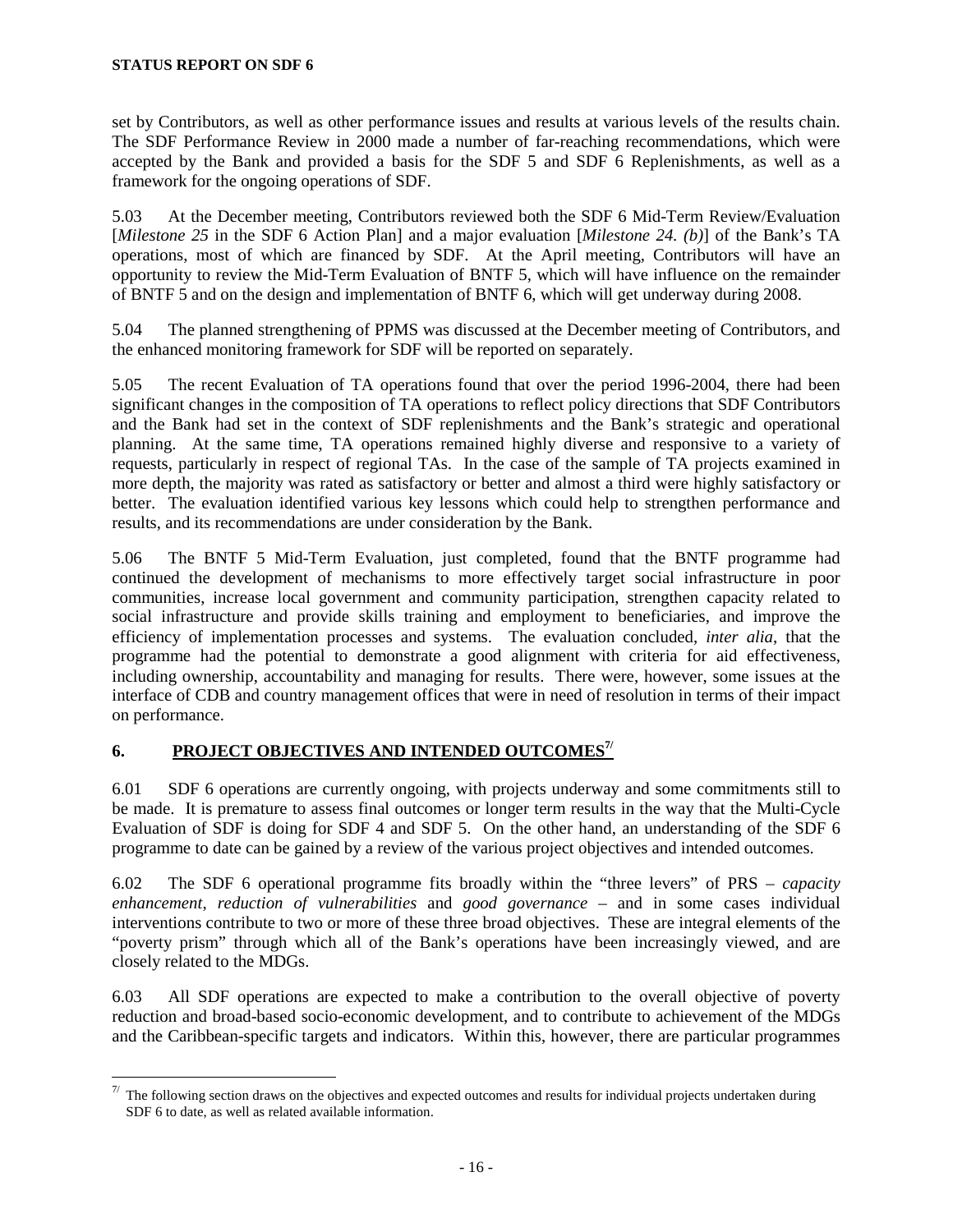and individual interventions that are *directly and primarily targeted to poor communities or less privileged groups***.** The best known of these is BNTF, with the approval and implementation of individual sub-projects under BNTF 5 being an important element of SDF operations during the SDF 6 cycle, and with the country commitment of funds for BNTF 6 expected in 2008. BNTF has been commented on in the previous section, and is the subject of a separate agenda item for the April meeting of Contributors.

6.04 There are also other SDF interventions that are primarily targeted at the poor and vulnerable groups. During SDF 6 to date, this has included use of TA funds for the development of a strategy and medium-term action plan for CDB operations in Haiti, which began in 2005, in preparation for Haiti's subsequent accession to membership. This has been followed by the \$10 mn "Education for All" project in 2007, which is intended to provide increased access to primary education for poor children, strengthen public and non-public sector partnership, and enhance school management capabilities to increase access, improve equity and monitor learning outcomes, with the objective of a better educated population with the knowledge and competencies to contribute more effectively to social and economic development in Haiti.

6.05 In Dominica, the Carib Territory Community Capacity-Building Project, for which \$2.8 mn of SDF funds were provided for a TA grant together with a loan, targeted at a reduction of poverty and vulnerability for indigenous peoples. The project design has benefited from the lessons learned from previous projects financed by CDB and other development partners. The project is providing social and economic infrastructure and resources for community sub-projects, which support income generation and improved livelihoods. The intended results include improved access to social and economic infrastructure, strengthening of good governance and improved management systems for the Carib Council and Carib Model Village.

6.06 In Guyana, a loan of \$10.2 mn together with a TA grant of \$2 mn was provided for the Community Services Enhancement project to improve governance systems and the quality of basic services for four communities, and in turn contribute to sustainable development in Guyana through improved social and economic infrastructure and institutional strengthening of community management capacity. Stakeholder participation is a key feature of the project. This approach was started at the project preparation stage and is being continued throughout the implementation and operating stages.

6.07 Also continued in SDF 6 have been allocations of student loan funds for students from poorer and vulnerable households without the collateral that would otherwise be required, and the use of a special mortgage facility for first-time homeowners with lower incomes. Two and a half million dollars were committed for these purposes for the Turks and Caicos Islands in 2006. The objectives are to contribute to social and economic development through human resource development and improvement in housing stock.

6.08 A number of other interventions are also intended to impact fairly directly on the poor and those mostly at risk, including support for strengthening small and medium enterprises (SMEs) through regional TAs such as for creating an enabling environment for SMEs and facilitating their access to financing, as well as support for disaster mitigation efforts where these directly benefit poor communities. Support for micro-finance institutions (MFIs) has included TAs in 2007 for a Caribbean Microfinance Capacity Building Programme to improve financial performance and the outreach of MFIs and for disaster mitigation efforts of these institutions.

6.09 Of very direct importance to the Bank's poverty reduction work, and that of both the BMCs and other donors, is the support for CPAs and PRSs, which as noted above continues to be undertaken as a collaborative partnership, and for which \$3.1 mn was approved in 2006. This work has demonstrated its value in providing information for BMCs to better understand and address poverty and in enhancing the capacity of BMCs to undertake poverty assessments, monitor poverty incidence, and formulate and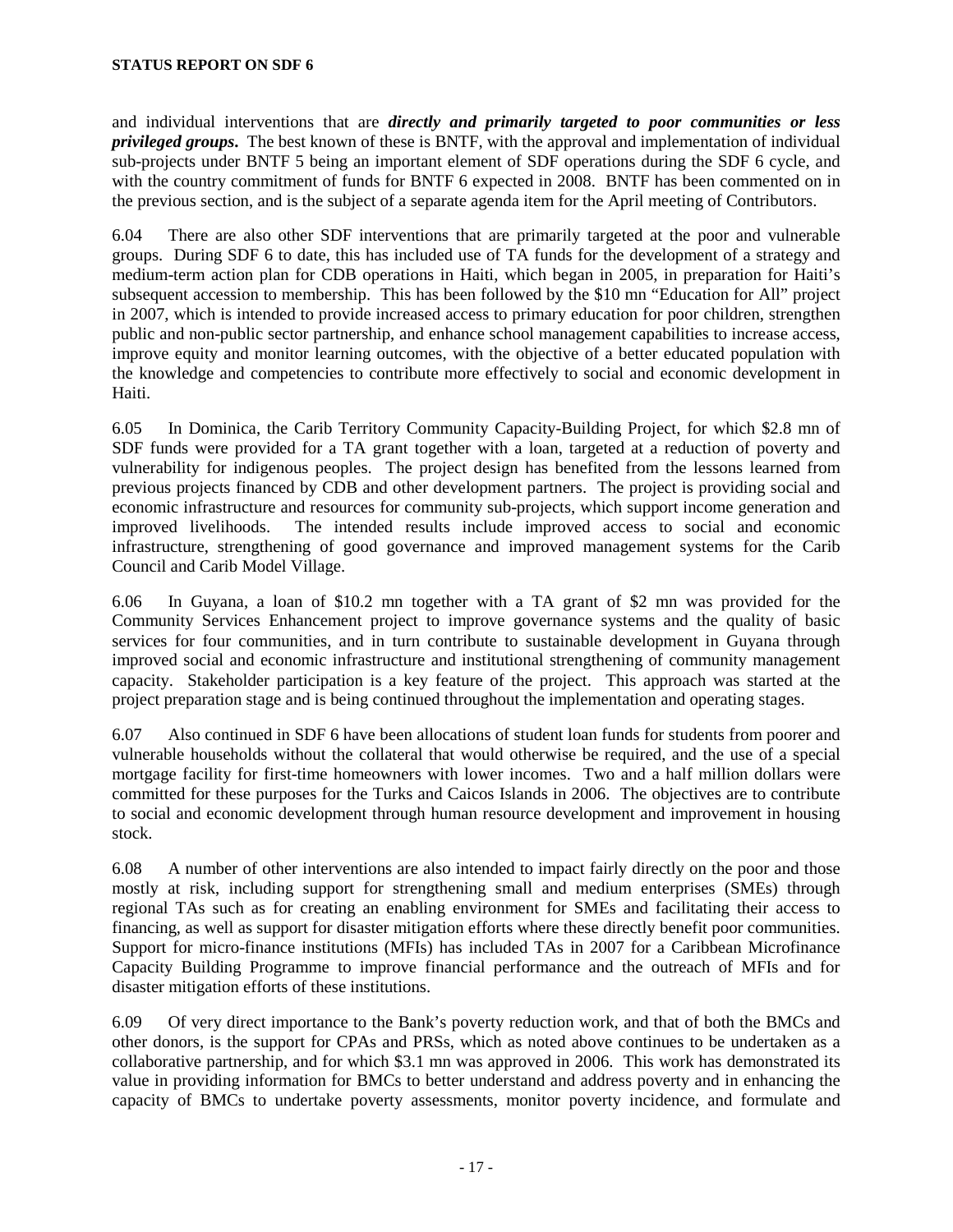<u>.</u>

implement national strategies and action plans. It remains a continuing priority for SDF support, although support from other donors also continues to be needed.

6.10 *Capacity enhancement* interventions include a number of human resource development (HRD) and infrastructure projects, as well as the Caribbean Technological Consultancy Services (CTCS) Programme for micro, small and medium enterprises. HRD projects undertaken under SDF 6 include \$2 mn for a Schools Rehabilitation and Reconstruction project in Grenada in 2007 to improve performance of selected schools and increase the number of graduates capable of contributing more significantly to the country's social and economic development, and \$5 mn for the University of Technology Enhancement project in Jamaica.<sup>8/</sup>

6.11 The UTech project is a key element in Jamaica's plans to develop a skilled and professional workforce capable of adapting to the demands of a competitive world economy. In terms of CDB's PRS, the project addresses both capability enhancement by promoting access to affordable tertiary education, and vulnerability reduction as a tool of social equity. UTech's expansion and upgrading promotes affordable and equitable access to post-secondary education and training needed to reduce the knowledge and income gaps between socio-economic groups.

6.12 HRD projects have also included a continuation of CDB's regular student loan programme, with allocations from SDF 6 to date of \$300,000 each for Anguilla and the British Virgin Islands, to provide trained personnel at technical, vocational and professional levels and contribute to a higher rate of economic growth in the productive sectors.

6.13 A number of regional HRD interventions have also been supported with SDF funds. These have included two TAs in 2005 on the cost and financing of tertiary education, intended to provide information for a dialogue and recommendations on tertiary education financing and the preparation of a Strategic Plan for financing tertiary education institutions. Also in 2005, \$150,000 was provided for Child Focus III: Strengthening Early Childhood Education, as part of the Bank's support for ensuring basic standards and application of best practice across the Region for the transition to primary education. This was followed by support for the Caribbean Early Childhood Policy Forum in 2006.

6.14 In 2007, there was a TA to improve knowledge and understanding of issues related to acquisition of literacy and numeracy skills at primary level, as well as a \$430,000 TA for the Caribbean Knowledge and Learning Network Project to improve student records management systems in the OECS member countries.

6.15 Capital projects to contribute to social and economic development through improved road transport infrastructure were undertaken in 2005 in Dominica (\$550,000) and Grenada (\$5.9 mn) as well as in 2006 in Jamaica (\$1.2 mn). The Valley Roads project in Dominica, for example, is upgrading roads constructed decades ago that have rough surfaces, inadequate drainage and signage, narrow and winding alignments and often steep gradients susceptible to land slippage, resulting in excessive wear and tear on vehicles. The project is expected to improve road safety, decrease maintenance costs and reduce vehicle operating costs and road accidents. It is also intended to contribute to sustainable expansion in economic activity and income levels for largely rural communities dependent on agriculture by allowing easier access to services and markets, increased number of visitors to tourist areas, and improved quality and quantity of agricultural produce transported to market.

<sup>8/</sup> Here and in other paragraphs the dollar figures quoted refer to the SDF funds utilised. In many instances, these funds are blended with OCR funds so that the project tends to be significantly larger than implied by the SDF component alone.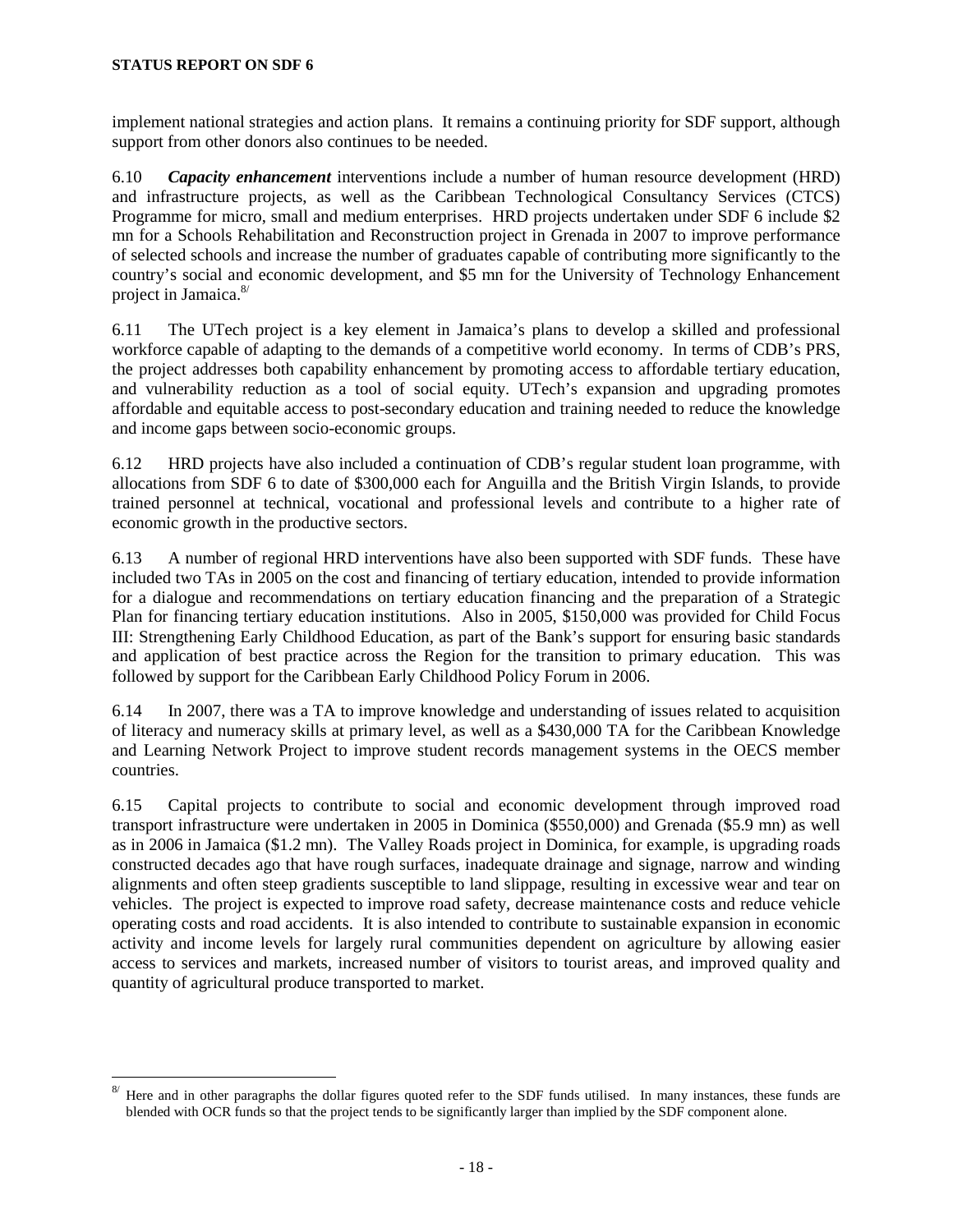6.16 TA support was also provided in 2007 (\$500,000) to strengthen LIAT's viability and internal operations and contribute to economic and social development of BMCs by improving the efficiency and reliability of inter-island air transport.

6.17 The \$7.5 mn which was committed to Grenville Market Square Development Project in Grenada in 2006 is developing Grenville Town as a regional urban centre servicing the northern and eastern coasts of the country, and will contribute to socio-economic development through improvements in the quality of urban infrastructure, including facilities that can sustain agricultural output in rural areas and support retention of a population that would otherwise be subject to rural/urban drift.

6.18 Capacity enhancement projects in the environment, water and sewerage sector have included two TAs in Belize in 2007 – a feasibility study to identify requirements for the phased implementation of expanded water and sewerage infrastructure on Ambergris Caye – and a feasibility study and detailed design for Belize River Valley water supply systems, as well as a water resource management study for Nevis in 2005. There was also a TA in 2005 to provide a forum for decision-makers in the water and waste water sector and to identify policy issues that would benefit from a regional perspective or approach.

6.19 Two TAs supporting environmental management in 2006 were for institutional strengthening of the National Environmental Planning Agency in Jamaica, and strengthening the administrative framework of the Caribbean Community Climate Change Centre and enhancing its transparency, accountability and operational efficiency. There was also a TA in 2006 for study attachments to assist Jamaica to improve institutional capacity for environmental monitoring of road construction and rehabilitation.

6.20 CDB's primary programme for supporting small and medium size private sector enterprises is the CTCS network, which provides Caribbean experience to individuals, enterprises and organisations in BMCs. It provides skills training in a wide range of sectors and disciplines, as well as TA in project preparation for new and expanding businesses, upgrading of management systems and solutions of production and maintenance problems.

6.21 In SDF 6 to date, the CTCS programme has supported a large number of training workshops, attachments and individual interventions for 2,234 micro- and small- entrepreneurs in 15 BMCs. These interventions are, *inter alia*, intended to increase opportunities for lower-income persons to earn or sustain their livelihoods and encourage new business start-ups and improvements in existing businesses. Other supporting interventions have included training programmes in 2005 on creating an enabling environment for small enterprise development, and in 2007, on improving financing for SMEs.

6.22 Regional TAs for the agriculture sector have included a training programme in 2005 to enhance the technical capacity of agricultural extension officers and organic farmers in production and use of organic fertilizers for regional food production for domestic and other markets; a Caribbean anthurium industry development workshop in 2006 to review the performance of the industry, research and development support, production innovations, pest and disease management and other factors, and develop a Strategic Plan for a regional anthurium industry; support for BMC participation in the development of a Caribbean agricultural monitoring and evaluation information system in 2007 to improve market access for agro-industrial companies to supply fresh produce and other products for the tourism sector and to increase their competitiveness; and evaluation of greenhouse technology, also in 2007, to develop country-specific technological and management options for use of such technology in crop production.

6.23 *Reduction of vulnerabilities* was supported by a number of programmes and projects referred to above, including BNTF, the Carib Territory Capacity Enhancement Project in Dominica and various HRD initiatives. This core objective was also supported by a considerable number of disaster mitigation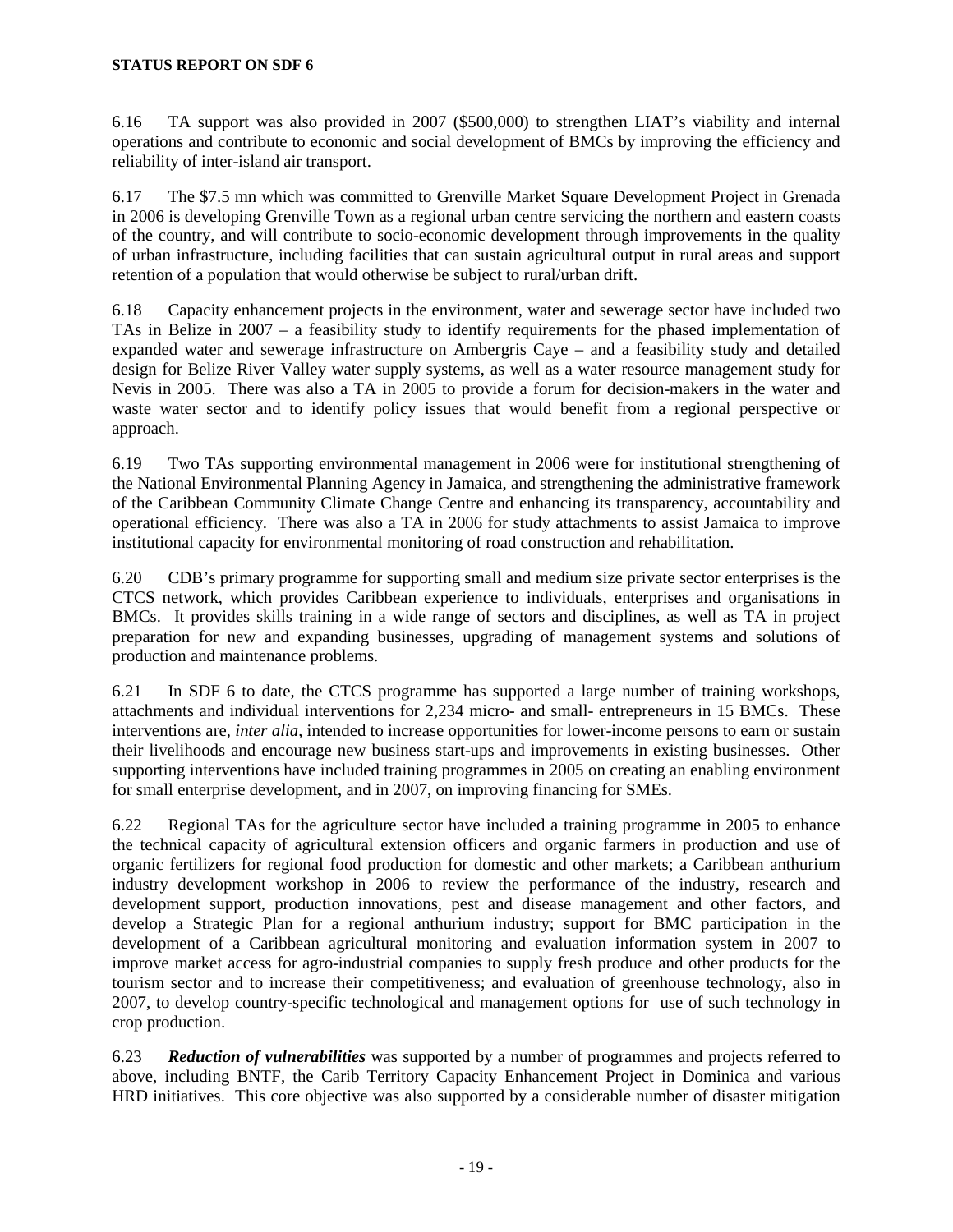and disaster response projects and initiatives. These included a \$5 mn contribution for the Caribbean Catastrophe Risk Insurance Facility (CCRIF) in 2007. CDB joined with other development partners in the WB-led initiative to address the high vulnerability of Caribbean countries to natural disasters. This risk insurance facility (CCRIF), will allow governments to purchase insurance coverage to provide shortterm liquidity after a major earthquake or hurricane, when a BMC generally has a significant decline in revenue generation, sharp increases in expenditures and a decline in access to credit.

6.24 Natural disaster immediate response or emergency relief grants were made to Grenada and Guyana in 2005, Barbados in 2006 and Belize, Dominica and Jamaica on 2007. These are generally for \$100,000 or less, and are intended to provide immediate emergency assistance in the aftermath of a natural disaster, including clearing and cleaning of debris and restoring essential public services.

6.25 Natural disaster management response loans were provided to Guyana for \$500,000 in 2005, Barbados for \$500,000 in 2006, and Jamaica for \$12.5 mn in 2007. These were for the clearing and cleaning of affected areas and emergency restoration of essential services, construction of protective structures, construction of sea defences, and repair of main roads and drainage works. In the case of Grenada in 2005, separate SDF loans were provided for \$500,000 for immediate response to finance the clearing and cleaning of affected areas and emergency restoration of essential services, \$5.4 mn for hurricane reconstruction support to sustain an economic recovery programme, and \$2.5 mn for disaster mitigation and restoration to reduce the risk associated with rockfall and landslip, as well as the restoration of damaged roads.

6.26 Projects in support of *good governance* included BNTF sub-projects and capacity enhancement and natural disaster mitigation initiatives. In addition, they included loans of \$600,000 in 2005 for the Electricity Department of St. Kitts and Nevis to reform the power sector by facilitating corporatisation and providing scope for liberalisation of the power generation market, with the objective of increasing the efficiency of the power sector and ensuring adequate future supply, and of \$2.5 mn in 2007 for modernisation of the Customs and Excise Department of Belize to strengthen the department's capacity in the clearance of goods, collection of revenue and provision of timely and accurate trade data.

6.27 The loan for St. Kitts and Nevis in 2005 was accompanied by a TA grant, and institutional strengthening TAs were also provided in 2007 for the Public Utilities Authority and the Statistics Division of Antigua and Barbuda, and the Ministry of Finance, Industry and Planning of Dominica. Other grant-funded TAs included social impact analysis of a value-added tax for Dominica in 2005, and local government reform in Dominica and both the enhancement of the institutional framework for macro-economic management and modernisation of financial regulations in Belize, all in 2007.

6.28 Also under good governance was SDF support in 2006 for development of a comprehensive longer term national development planning framework for Jamaica, which includes community involvement, with a \$500,000 TA grant and a \$1.2 mn TA loan. The intended outcome is improved management of the development planning process and community empowerment.

6.29 Loans were provided under the Bank's new policy-based lending facility [SDF 6 Action Plan, *Milestone 20*] in December 2006, with \$10 mn for Belize and \$8 mn for St. Kitts & Nevis to support policy and institutional reform. The intended outcomes are a macroeconomic environment more conducive to economic growth and the elimination of unsustainable fiscal and external imbalances, including a reduction in the debt burden. In the case of St. Kitts and Nevis, they also include sustainable and transparent operation of statutory corporations. The goal of both PBLs is to promote sustainable growth and social development through a more stable macro-economic and political environment.

6.30 A number of SDF TAs supported good governance initiatives at the *regional level*, including support for *Pillar 1* of the SDF 6 Action Plan (see Section 3 above) and CDB's policy framework for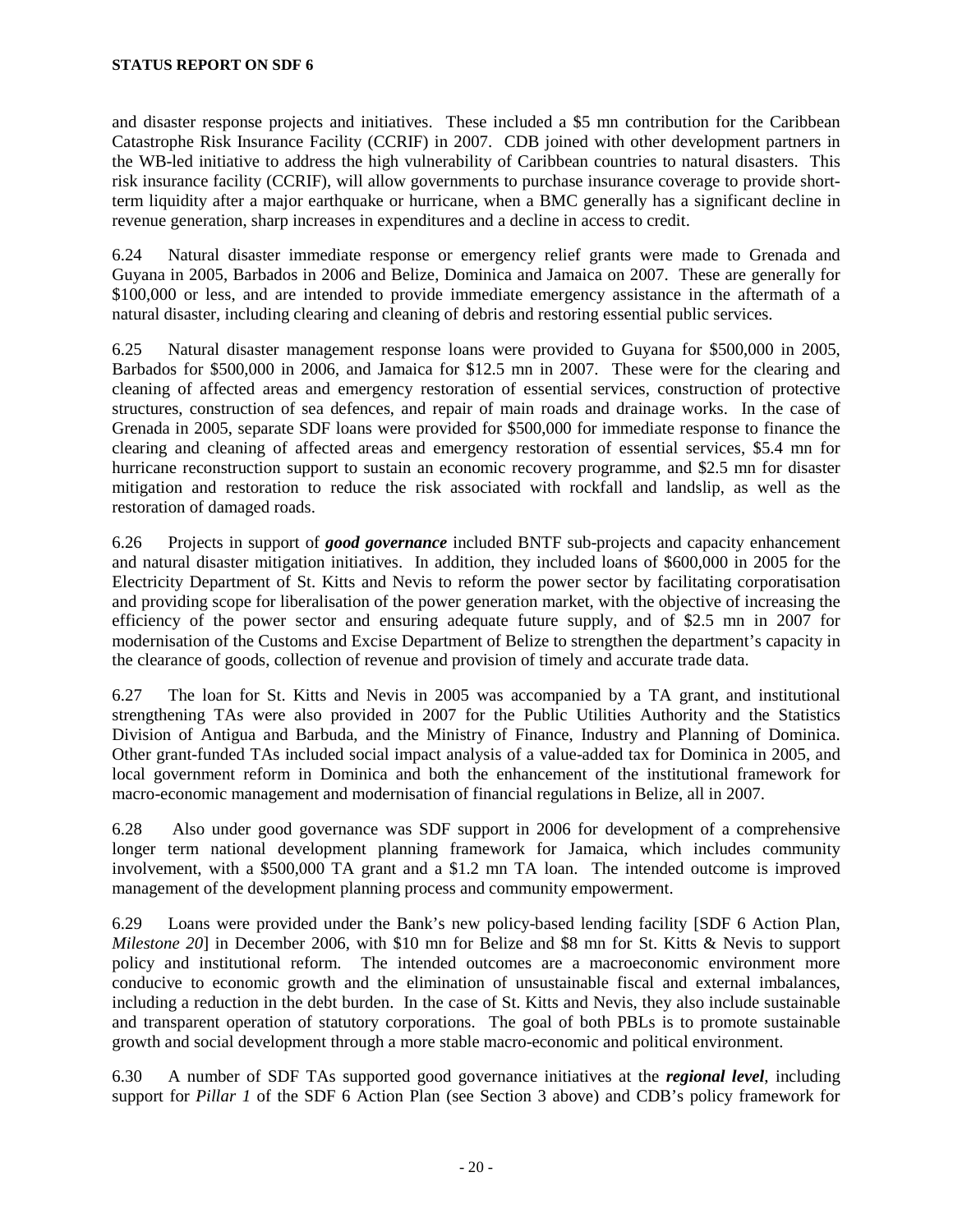support of regional cooperation and integration. These included \$375,000 in 2005 for further support of the Caribbean Regional Technical Assistance Centre, which provides a range of institutional strengthening TA for economic management in the BMCs; and a TA in 2007 to develop a framework for operationalising the proposed CARICOM Development Fund which is a major element in the implementation of CSME.

6.31 A further TA in 2007 provides for the strengthening of demographic analysis in the Region for research and policy formulation, including monitoring progress towards the MDGs [SDF 6 Action Plan, *Milestone 2*]. The project, for which \$921,000 in SDF funds is being provided over a three-year period, comprises a multi-year training programme in Demographic Analysis, a monitoring and evaluation system to assess post-training activities and performance of participants, and an introductory course on principles of demography for senior statisticians.

6.32 The project addresses an important area in the lack of capacity for data gathering and analysis identified in the CDB/UNDP workshops on development of a Caribbean-specific set of MDGs and MDG targets, and is part of a Regional Statistical Work Programme endorsed by the Council of Ministers as a framework for more harmonised statistics to support establishment of CSME as well as development of indicators to monitor achievement of the MDGs. It is directly addressed to *Milestone 2* in the SDF 6 Action Plan, and as an important outcome is intended to strengthen the capacity of BMCs and the region to develop and monitor progress towards the Caribbean MDG targets.

6.33 Other governance TAs included a joint CDB/IDB sub-regional "PRODEV" workshop for OECS countries in 2007 on strengthening development effectiveness and managing for development results [SDF 6 Action Plan, *Milestone 30*], and regional TAs in the health sector in 2006 for \$270,000 for a feasibility study on the establishment of a regional health insurance mechanism to improve access to affordable health care services for CARICOM nationals travelling to or working in other member states, and a smaller TA for a meeting of regional experts in the health sector.

6.34 CDB's Project Management Training for BMCs was re-introduced in 2005 [SDF 6 Action Plan, *Milestone 4*] with a \$3.2 mn SDF allocation. The intended outcomes are a strengthening of project administration capacity in BMCs, with a consequent improvement in economic management and effective utilisation of investment resources. SDF resources also supported a regional workshop in 2006, on tender and contract management.

6.35 TA support for civil society organisations (CSOs) has continued in SDF 6 with a meeting in 2005 to prepare Caribbean CSOs for participation in wider regional discussions and to strengthen their role as partners in sustainable development and regional development, and the third and fourth CDB/IDB and Civil Society Organisational Dialogues in 2006 and 2007 to discuss issues of mutual interest to CSOs and the Banks. SDF also supported a workshop for credit union regulators in 2007 with the objective of improving supervision, regulation and prudential operations of credit unions in the region, including amendments to cooperative societies legislation and a timetable for achieving compliance with the PEARLS credit union prudential standards and reporting system.

6.36 In support of *Pillar 2* of the Bank's Results Agenda and SDF 6 Action Plan, several TAs have helped to strengthen the effectiveness of SDF operations and policy development. These have included a TA in 2006 for updating CDB's environmental policy and environmental review guidelines and mainstreaming environmental considerations in CDB operations and those of the BMCs. In 2007, there were TAs for a natural disaster risk management assessment to improve operational practices and the policy framework for CDB support for Natural Disaster Risk Management to strengthen CDB's development effectiveness in this area, and for development of a gender policy and gender mainstreaming strategy for the Bank.